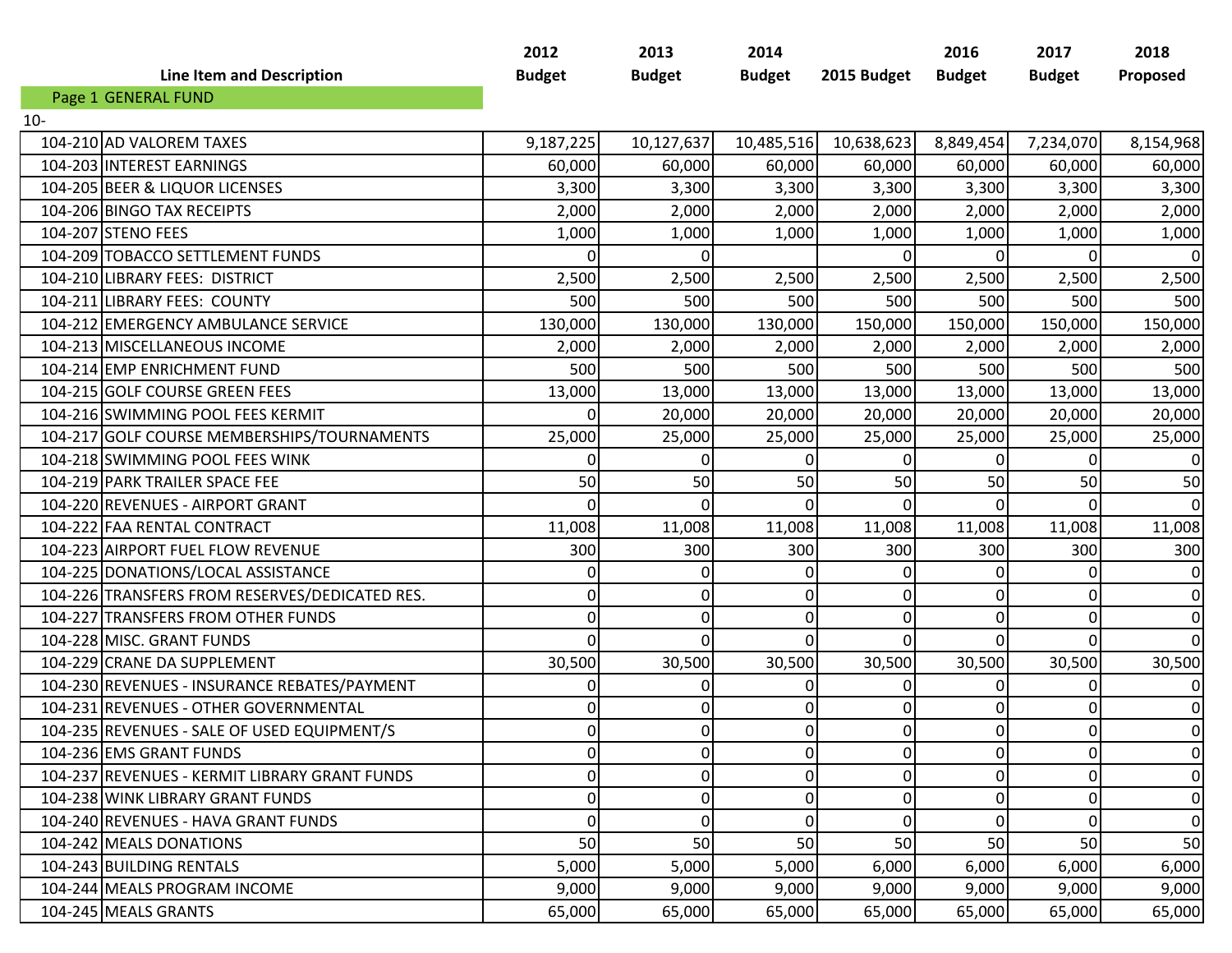| 104-246 INMATE TRAVEL                       | 0         | $\overline{0}$ | $\Omega$     | $\overline{0}$ | $\Omega$       | $\Omega$       | $\overline{0}$ |
|---------------------------------------------|-----------|----------------|--------------|----------------|----------------|----------------|----------------|
| 104-249 RECREATION CENTER FEES              | 0         | $\Omega$       | 0            | $\Omega$       | $\Omega$       | $\Omega$       | 0              |
| 104-250 WINK LIBRARY COPIER FEES            | 200       | 200            | 200          | 200            | 200            | 200            | 200            |
| 104-251 WINK LIBRARY FINES                  | 100       | 100            | 100          | 100            | 100            | 100            | 100            |
| 104-252 KERMIT LIBRARY FINES                | 100       | 100            | 100          | 100            | 100            | 100            | 100            |
| 104-254 KERMIT LIBRARY COPIER FEES          | 3,500     | 3,500          | 3,500        | 3,500          | 3,500          | 3,500          | 3,500          |
| 104-255 STATE AID GRANT "A"                 |           | 0              |              |                | 0              |                | 0              |
| 104-256 CCAP GRANT "Y"                      | 0         | 0              |              | $\Omega$       | 0              | $\Omega$       | $\overline{0}$ |
| 104-257 CJD SALARY ADJUSTMENT GRANT "Z"     |           | 0              |              | 0              | $\Omega$       | $\Omega$       | 0              |
| 104-258 ICBP GRANT "X"                      |           |                |              | 0              | $\Omega$       | $\Omega$       | 0              |
| 104-259 PROGRESSIVE SANCTIONS GRANT "G"     |           | 0              | n            | $\Omega$       | $\Omega$       | $\Omega$       | $\Omega$       |
| 104-260 AD VALOREM SALES TAX                | 700,000   | 800,000        | 900,000      | 1,000,000      | 1,000,000      | 1,000,000      | 1,000,000      |
| 104-261 HEALTH SERVICE SALES TAX            | 650,000   | 700,000        | 900,000      | 950,000        | 950,000        | 950,000        | 500,000        |
| 104-262 JJAIL TELEPHONE COMMISSIONS         | 40,000    | 40,000         | 40,000       | 40,000         | 40,000         | 40,000         | 40,000         |
| 104-263 FAMILY PROTECTION FEE COUNTY (FPFC) | 250       | 250            | 250          | 250            | 250            | 250            | 250            |
| 104-264 TJPC CCP RG2                        |           |                |              |                | <sup>n</sup>   |                | 0              |
| 104-265 TJPC GRANT H                        | 0         |                |              | 0              | 0              | $\Omega$       | 0              |
| 104-271 CHAPTER 19 FUNDS                    | 0         | $\Omega$       | O            | $\overline{0}$ | $\Omega$       | $\mathbf{0}$   | $\overline{0}$ |
| 104-272 ARREST FEES COUNTY                  | $\Omega$  | $\overline{0}$ | $\Omega$     | Οl             | $\Omega$       | $\Omega$       | $\overline{0}$ |
| 104-273 JJUDICIARY FEES COUNTY (SJFC)       | 250       | 250            | 250          | 250            | 250            | 250            | 250            |
| 104-274 EMS TRAUMA FEES COUNTY (EMS)        | 200       | 200            | 200          | 200            | 200            | 200            | 200            |
| 104-275 CONSOLIDATED CIVIL FEES             | 100       | 100            | 100          | 100            | 100            | 100            | 100            |
| 104-276 STATE TRAFFIC FEES COUNTY (SFT)     | 400       | 400            | 400          | 400            | 400            | 400            | 400            |
| 104-277 BAIL BOND FEES COUNTY (BB)          | 300       | 300            | 300          | 300            | 300            | 300            | 300            |
| 104-278 TIME PAY FEES COUNTY (TP)           | 600       | 600            | 600          | 600            | 600            | 600            | 600            |
| 104-279 INDIGENT DEFENSE FEES COUNTY (IDF)  | 25        | 25             | 25           | 25             | 25             | 25             | 25             |
| 104-280 INDIGENT LEGAL DEFENSE GRANT AWARD  | 0         | 0              | <sup>0</sup> | 0              | $\Omega$       | $\Omega$       | 0              |
| 104-281 DNA FEES COUNTY (DNA)               | 25        | 25             | 25           | 25             | 25             | 25             | 25             |
| 104-282 SUPPLEMENTAL GUARDIAN FEE           | 0         | $\overline{0}$ | $\Omega$     | $\Omega$       | $\Omega$       | $\mathbf{0}$   | 0              |
| 104-283 DRUG COURT PROGRAM FEES COUNTY      | O         | 0              | 0            | $\Omega$       | $\Omega$       | $\Omega$       | 0              |
| 104-284 DNAA FEES COUNTY (DNAA)             | 0         | ΩI             | 0            | Οl             | $\Omega$       | $\overline{0}$ | $\Omega$       |
| 104-285 COUNTY                              | 0         | $\overline{0}$ | $\Omega$     | $\Omega$       | $\overline{0}$ | $\overline{0}$ | $\overline{0}$ |
| 104-404 JAIL REVENUES                       | 1,100,000 | 1,100,000      | 1,100,000    | 1,100,000      | 1,100,000      | 1,300,000      | 960,000        |
| 104-405 JJAIL REVENUES TRAVEL               | 0         | 35,000         | 35,000       | 35,000         | 35,000         | 35,000         | 35,000         |
| 104-406 CRIMINAL BOND FORFEITURE            | 0         | $\overline{0}$ | $\Omega$     | $\Omega$       | $\overline{0}$ | $\overline{0}$ | $\overline{0}$ |
| 105-301 AUTO REGISTRATIONS                  | 325,000   | 325,000        | 325,000      | 325,000        | 325,000        | 325,000        | 325,000        |
| 105-302 FINES & FORFEITS: COUNTY            | 10,000    | 10,000         | 10,000       | 10,000         | 10,000         | 10,000         | 10,000         |
| 105-303 FINES & FORFEITS: DISTRICT          | 30,000    | 30,000         | 30,000       | 30,000         | 30,000         | 30,000         | 30,000         |
| 105-304 RESTITUTION: COUNTY COURT           | 0         | $\overline{0}$ | 0            | $\overline{0}$ | $\overline{0}$ | $\Omega$       | 0              |
| 105-305 COMMISSION MOTOR VEHICLE SALES TAX  | 5,000     | 5,000          | 5,000        | 5,000          | 5,000          | 5,000          | 5,000          |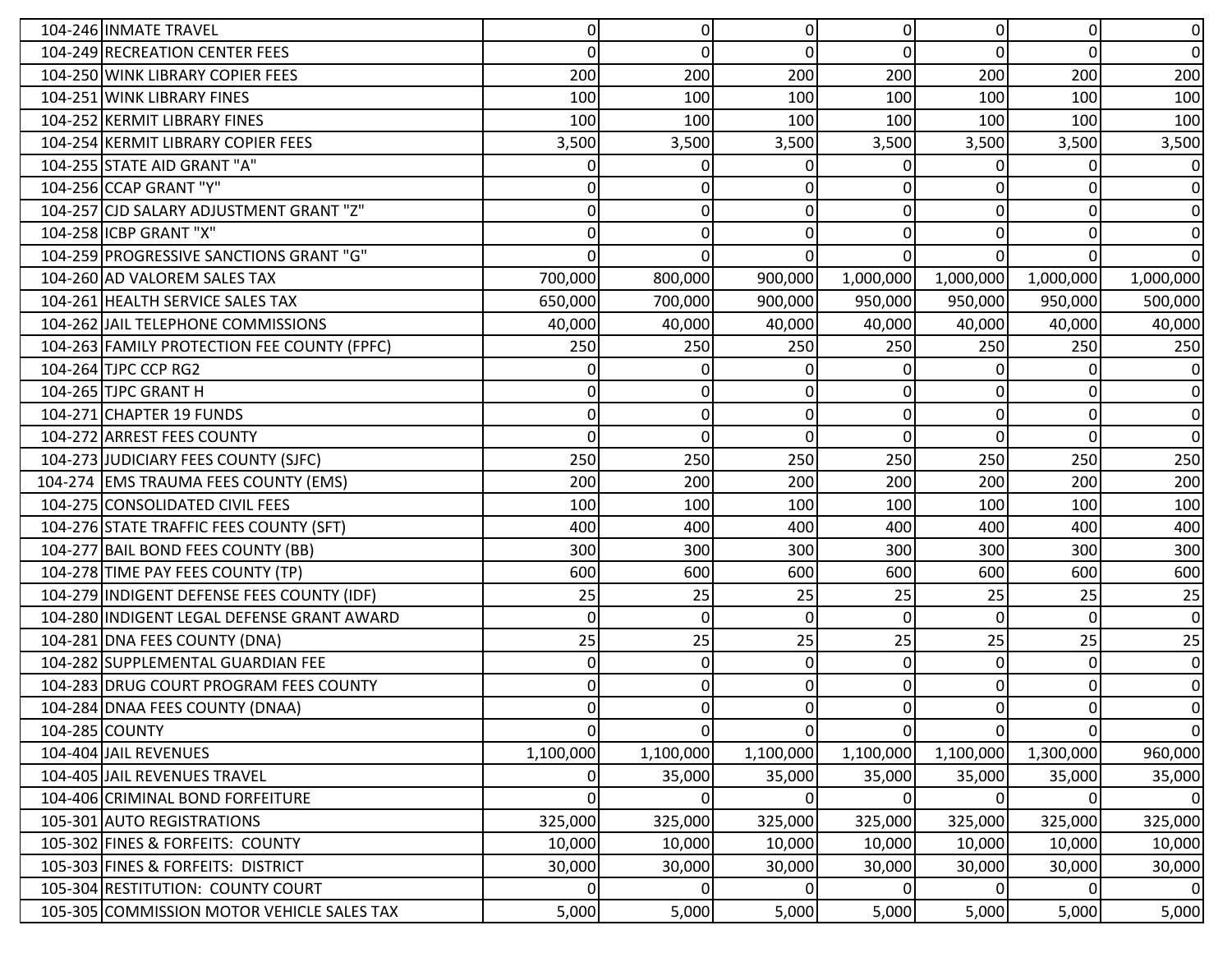|        | 105-311 FINES & FORFEITS JP #1                | 35,000     | 35,000     | 35,000     | 35,000 | 35,000                             | 35,000 | 35,000     |
|--------|-----------------------------------------------|------------|------------|------------|--------|------------------------------------|--------|------------|
|        | 105-312 FINES & FORFEITS JP #2                | 10,000     | 10,000     | 10,000     | 10,000 | 10,000                             | 10,000 | 10,000     |
|        | 105-320 RIGHT OF WAY FEES                     | 1,000      | 1,000      | 1,000      | 1,000  | 1,000                              | 1,000  | 1,000      |
|        | 105-325 GROSS/AXLE WEIGHT FEES                | 4,000      | 4,000      | 4,000      | 4,000  | 4,000                              | 4,000  | 4,000      |
|        | 105-336 STATE COURT COSTS/COUNTY PORTION      | 4,000      | 4,000      | 4,000      | 4,000  | 4,000                              | 4,000  | 4,000      |
|        | 105-337 R&B LICENSE FEES                      | 48,000     | 48,000     | 48,000     | 48,000 | 48,000                             | 48,000 | 48,000     |
|        | 106-401 FEES COUNTY ATTORNEY                  | 1,200      | 1,200      | 1,200      | 1,200  | 1,200                              | 1,200  | 1,200      |
|        | 106-402 FEES COUNTY CLERK                     | 55,000     | 55,000     | 55,000     | 55,000 | 55,000                             | 55,000 | 55,000     |
|        | 106-403 FEES COUNTY JUDGE                     | 150        | 150        | 150        | 150    | 150                                | 150    | 150        |
|        | 106-404 FEES COUNTY SHERIFF                   | 18,000     | 18,000     | 18,000     | 18,000 | 18,000                             | 18,000 | 18,000     |
|        | 106-405 FEES TAX ASSESSOR/COLLECTOR           | 20,000     | 20,000     | 20,000     | 20,000 | 20,000                             | 20,000 | 20,000     |
|        | 106-406 FEES PROFESSIONAL PROSECUTOR/DISTRICT | 0          | 0          | $\Omega$   | 0      |                                    |        | 0          |
|        | 106-407 FEES DISTRICT CLERK                   | 20,000     | 20,000     | 20,000     | 20,000 | 20,000                             | 20,000 | 20,000     |
|        | 106-408 FEES COUNTY CLERK/EAGLE               | Οl         | 20,500     | 20,500     | 20,500 | 20,500                             | 20,500 | 20,500     |
|        | 106-411 FEES JP #1                            | 500        | 500        | 500        | 500    | 500                                | 500    | 500        |
|        | 106-412 FEES JP #2                            | 200        | 200        | 200        | 200    | 200                                | 200    | 200        |
|        | 106-421 FEES CONSTABLE #1                     | 50         | 50         | 50         | 50     | 50                                 | 50     | 50         |
|        | 106-422 FEES CONSTABLE #2                     | 150        | 150        | 150        | 150    | 150                                | 150    | 150        |
|        | 106-427 FEES JUDICIAL TRAINING                | 50         | 50         | 50         | 50     | 50                                 | 50     | 50         |
|        | 106-430 STATE JUDICIAL SUPPLEMENT             | 15,000     | 15,000     | 15,000     | 15,000 | 25,200                             | 25,200 | 25,200     |
|        | 106-431 CO ATTY STATE SUPPLEMENT              | 31,250     | 31,250     | 35,000     | 15,000 | 15,000                             | 15,000 | 15,000     |
|        | 107-501 JURY FEES COUNTY                      | 0          | 0          | 0          | 0      | 0                                  |        | 0          |
|        | 107-502 JURY FEES DISTRICT                    | 300        | 300        | 300        | 300    | 300                                | 300    | 300        |
|        | 107-503 STATE JURY FEES                       | 300        | 300        | 300        | 300    | 300                                | 300    | 300        |
|        | 107-504 JURY FEES JP #1                       | $\Omega$   |            |            |        |                                    |        | 0          |
|        | 108-701 LATERAL ROAD STATE PAYMENT            | 8,000      | 8,000      | 8,000      | 8,000  | 8,000                              | 8,000  | 8,000      |
|        | <b>Total GENERAL FUND</b>                     | 12,686,133 | 13,852,045 | 14,513,674 |        | 14,817,781  13,038,812  11,623,428 |        | 11,754,326 |
|        | Page 4 General Fund, AGRICULTURE DEPARTMENT   |            |            |            |        |                                    |        |            |
| 10-201 |                                               |            |            |            |        |                                    |        |            |
|        | 010 SALARY EXTENSION AGENT                    | 9,890      | 12,130     | 12,130     | 12,130 | 12,130                             | 12,130 | 12,737     |
|        | 020 SALARY CLERK                              | 22,916     | 25,516     | 25,772     | 27,852 | 32,168                             | 32,408 | 34,063     |
|        | 030 SUPPLIES                                  | 1,500      | 1,500      | 1,500      | 1,500  | 1,500                              | 1,000  | 1,000      |
|        | 040 TELEPHONE/INTERNET                        | 1,700      | 1,700      | 1,700      | 1,700  | 1,700                              | 1,200  | 1,200      |
|        | 050 KERMIT 4-H UTILITIES                      | 5,000      | 5,000      | 5,000      | 5,000  | 5,000                              | 3,500  | 3,500      |
|        | 051 WINK 4-H UTILITIES                        | 4,000      | 4,000      | 4,000      | 4,000  | 4,000                              | 3,500  | 3,500      |
|        | 053 UNEMPLOYMENT EXPENSE                      |            |            |            |        | 57                                 | 41     | 35         |
|        | 055 FICA TAX EXPENSE                          |            |            |            |        | 3,389                              | 3,408  | 3,581      |
|        | 057 TCDRS CONTRIBUTION                        |            |            |            |        | 3,838                              | 3,847  | 4,160      |
|        | 070 CONT ED, TRAVEL EXT AGENT                 | 5,000      | 5,000      | 5,000      | 5,000  | 5,000                              | 0      |            |
|        | 080 EQUIPMENT                                 | 1,000      | 1,000      | 1,000      | 1,000  | 1,000                              | 500    | 2,100      |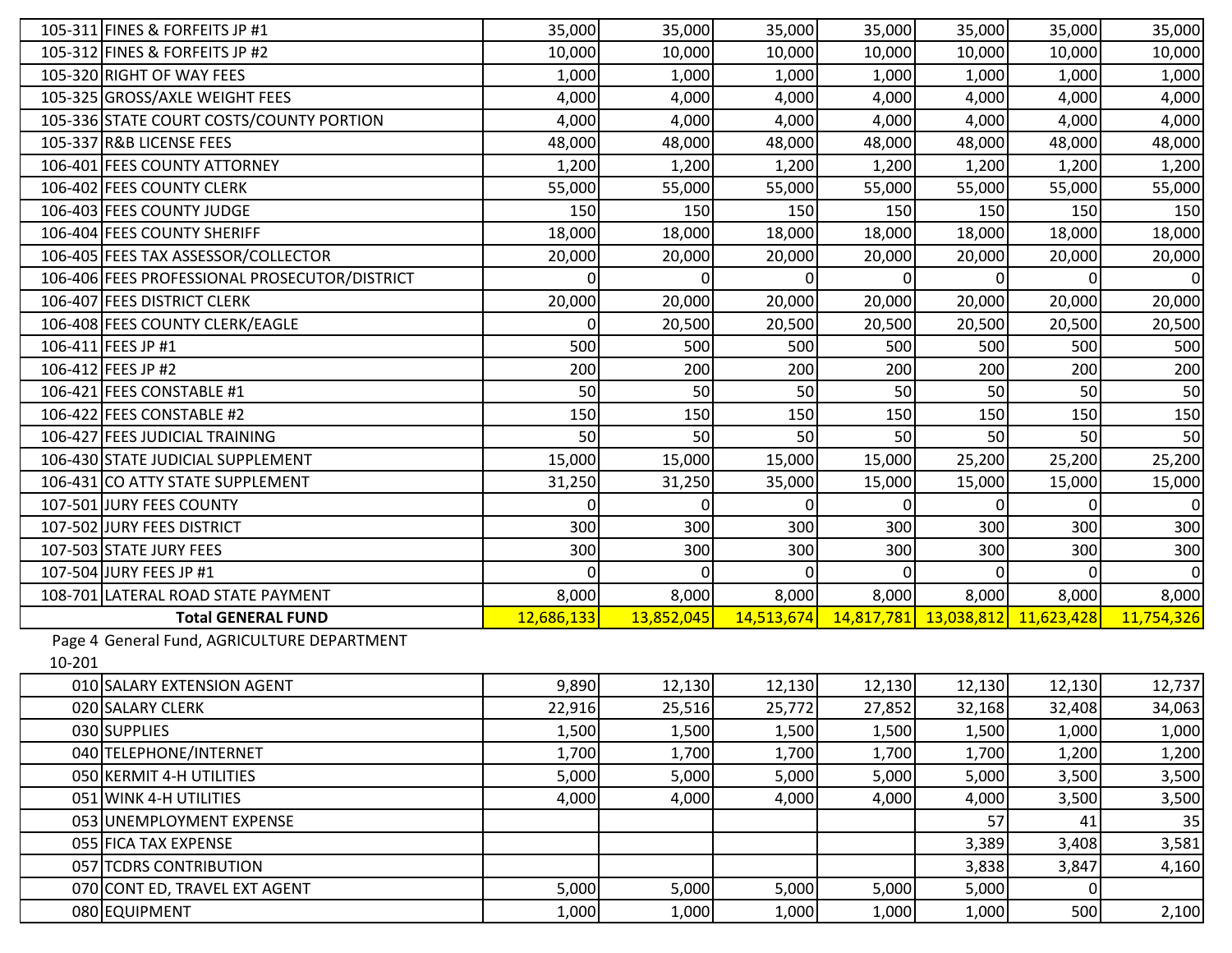|        | 090 MAINTENANCE                              | 3,500          | 3,500    | 3,500   | 3,500          | 3,500          | 3,000          | 3,000                                         |
|--------|----------------------------------------------|----------------|----------|---------|----------------|----------------|----------------|-----------------------------------------------|
|        | 100 POSTAGE                                  | 2,500          | 2,500    | 2,500   | 2,500          | 2,500          | 2,000          | 2,000                                         |
|        | 138 CLUB ACTIVITY AGRICULTURE                | 5,000          | 5,000    | 5,000   | 5,000          | 5,000          | 5,000          | 5,000                                         |
|        | 156 FUEL - AG PICKUP                         | 4,000          | 4,000    | 4,000   | 4,000          | 4,000          | 4,000          | 4,000                                         |
|        | <b>Total for AGRICULTURE DEPARTMENT</b>      | 66,006         | 70,846   | 71,102  | 73,182         | 84,782         | 75,534         | 79,876                                        |
|        | Page 5 General Fund, COUNTY AUDITOR          |                |          |         |                |                |                |                                               |
| 10-202 |                                              |                |          |         |                |                |                |                                               |
|        | 010 SALARY AUDITOR                           | 55,920         | 59,207   | 59,207  | 61,287         | 63,787         | 64,027         | 73,632                                        |
|        | 011 SALARY SUPPLEMENT AUDITOR                | 6,000          | 6,000    | 6,000   | 6,000          | 6,000          | 6,000          | $\mathbf 0$                                   |
|        | 020 SALARIES ASST AUDITORS                   | 62,755         | 69,328   | 69,328  | 73,488         | 82,528         | 83,008         | 87,163                                        |
|        | 030 SUPPLIES                                 | 3,000          | 3,000    | 3,200   | 3,200          | 3,200          | 2,200          | 2,200                                         |
|        | 040 TELEPHONE/INTERNET                       | 1,250          | 1,250    | 1,350   | 1,350          | 1,350          | 1,350          | 1,350                                         |
|        | 053 UNEMPLOYMENT EXPENSE                     |                |          |         |                | 198            | 198            | 113                                           |
|        | 055 FICA TAX EXPENSE                         |                |          |         |                | 11,653         | 11,708         | 12,301                                        |
|        | 057 TCDRS CONTRIBUTION                       |                |          |         |                | 18,172         | 18,172         | 19,632                                        |
|        | 070 CONT ED & TRAVEL                         | 3,500          | 4,000    | 4,500   | 4,500          | 4,500          | 2,500          | 2,750                                         |
|        | 080 EQUIPMENT                                |                |          |         |                |                |                | 0                                             |
|        | 100 POSTAGE                                  | 1,700          | 500      | 500     | 500            | 500            | 400            | 400                                           |
|        |                                              |                |          |         |                |                |                |                                               |
|        | <b>Total for COUNTY AUDITOR</b>              | 134,125        | 143,285  | 144,085 | 150,325        | 191,888        | 189,563        | 199,541                                       |
|        | Page 6 General Fund, COURTHOUSE & SUBSTATION |                |          |         |                |                |                |                                               |
| 10-203 |                                              |                |          |         |                |                |                |                                               |
|        | 010 SALARY/SUMMER HELP                       | 3,600          | 3,600    | 3,600   | 3,600          | 3,600          | 3,600          | 3,600                                         |
|        | 011 SALARY COURTHOUSE MAINTENANCE            | 61,534         | 68,108   | 68,108  | 72,268         | 77,981         | 78,461         | 78,264                                        |
|        | 020 SALARIES JANITORS                        | 15,678         | 19,902   | 19,902  | 26,958         | 26,958         | 26,958         | 28,306                                        |
|        | 040 TELEPHONE                                | 650            | 650      | 650     | 650            | 650            | 650            | 650                                           |
|        | 050 UTILITIES                                | 50,000         | 50,000   | 50,000  | 50,000         | 50,000         | 45,000         | 45,000                                        |
|        | 053 UNEMPLOYMENT EXPENSE                     |                |          |         |                | 141            | 100            | 100                                           |
|        | 055 FICA TAX EXPENSE                         |                |          |         |                | 8,304          | 8,340          | 8,442                                         |
|        | 057 TCDRS CONTRIBUTION                       |                |          |         |                | 12,520         | 12,520         | 13,008                                        |
|        | 080 EQUIPMENT                                | $\overline{0}$ | $\Omega$ |         | $\overline{0}$ | $\overline{0}$ | $\overline{0}$ | $\mathbf 0$                                   |
|        |                                              |                |          |         |                |                |                |                                               |
|        | 086 WATER TREATMENT                          |                |          |         |                |                |                |                                               |
|        | 090 MAINTENANCE                              | 38,500         | 48,500   | 48,500  | 60,000         | 60,000         | 50,000         |                                               |
|        | 091 MAINTENANCE/SUBSTATION                   | 1,200          | 1,200    | 1,200   | 1,200          | 1,200          | 1,200          |                                               |
|        |                                              |                |          |         |                |                |                |                                               |
|        | <b>Total for COURTHOUSE &amp; SUBSTATION</b> | 171,162        | 191,960  | 191,960 | 214,676        | 241,354        | 226,829        |                                               |
|        | Page 7 General Fund, COMMUNITY CENTER KERMIT |                |          |         |                |                |                |                                               |
| 10-204 |                                              |                |          |         |                |                |                |                                               |
|        | 010 SALARY JANITOR                           | 7,349          | 9,329    | 9,329   | 10,109         | 10,109         | 10,109         | 6,000<br>50,000<br>1,200<br>234,570<br>10,615 |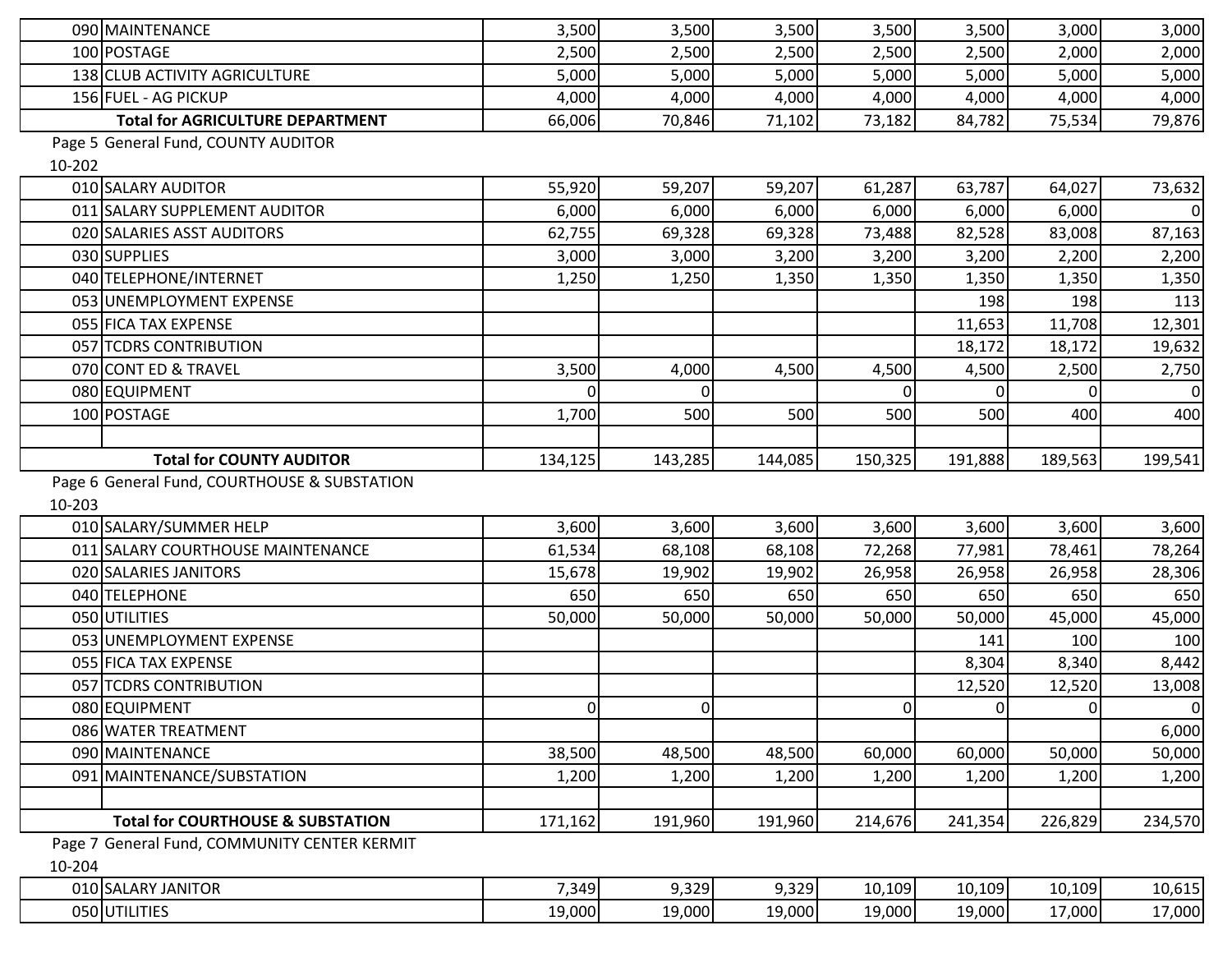|        | 053 UNEMPLOYMENT EXPENSE                       |                |             |        |                | 15             | 15       | 15     |
|--------|------------------------------------------------|----------------|-------------|--------|----------------|----------------|----------|--------|
|        | 055 FICA TAX EXPENSE                           |                |             |        |                | 774            | 774      | 813    |
|        | 057 TCDRS CONTRIBUTION                         |                |             |        |                | 1,206          | 1,206    | 1295   |
|        | 080 EQUIPMENT                                  | 6,416          | 0           | 2,500  | 2,500          | 2,500          | 500      | 500    |
|        | 090 MAINTENANCE                                | 3,700          | 3,700       | 3,700  | 3,700          | 3,700          | 2,000    | 2,000  |
|        |                                                |                |             |        |                |                |          |        |
|        | <b>Total for COMMUNITY CENTER KERMIT</b>       | 36,465         | 32,029      | 34,529 | 35,309         | 37,304         | 31,604   | 32,238 |
|        | Page 8 General Fund, WESTSIDE COMMUNITY CENTER |                |             |        |                |                |          |        |
| 10-205 |                                                |                |             |        |                |                |          |        |
|        | 050 UTILITIES                                  | 4,000          | 4,000       | 4,000  | 4,000          | 4,000          | 4,000    | 4,000  |
|        | 080 EQUIPMENT                                  | 2,500          | 500         | 500    | 2,000          | 2,000          | 500      | 500    |
|        | 090 MAINTENANCE                                | 2,500          | 2,500       | 6,000  | 6,000          | 6,000          | 1,000    | 1,000  |
|        |                                                |                |             |        |                |                |          |        |
|        | <b>Total for WESTSIDE COMMUNITY CENTER</b>     | 9,000          | 7,000       | 10,500 | 12,000         | 12,000         | 5,500    | 5,500  |
|        | Page 9 General Fund, COMMUNITY CENTER WINK     |                |             |        |                |                |          |        |
| 10-206 |                                                |                |             |        |                |                |          |        |
|        | 050 UTILITIES                                  | 7,200          | 7,200       | 7,200  | 7,200          | 7,200          | 7,200    | 7,200  |
|        | 080 EQUIPMENT                                  | 500            | 1,000       | 1,000  | 1,000          | 1,000          | 500      | 500    |
|        | 090 MAINTENANCE                                | 1,600          | 1,600       | 1,600  | 1,600          | 1,600          | 1,000    | 1,000  |
|        |                                                |                |             |        |                |                |          |        |
|        | <b>Total for COMMUNITY CENTER WINK</b>         | 9,300          | 9,800       | 9,800  | 9,800          | 9,800          | 8,700    | 8,700  |
|        | Page 10 General Fund, EXHIBITION BUILDING WINK |                |             |        |                |                |          |        |
| 10-207 |                                                |                |             |        |                |                |          |        |
|        | 040 TELEPHONE                                  | 1,200          | 1,200       | 1,200  | 1,200          | 1,200          | 1,200    | 1,200  |
|        | 050 UTILITIES                                  | 10,000         | 10,000      | 10,000 | 10,000         | 10,000         | 9,000    | 9,000  |
|        | 080 EQUIPMENT                                  | 1,500          | 2,800       | 2,800  | 2,800          | 2,800          | 1,000    | 1,000  |
|        | 090 MAINTENANCE                                | 10,000         | 10,000      | 10,000 | 10,000         | 10,000         | 8,000    | 8,000  |
|        |                                                |                |             |        |                |                |          |        |
|        | <b>Total for EXHIBITION BUILDING WINK</b>      | 22,700         | 24,000      | 24,000 | 24,000         | 24,000         | 19,200   | 19,200 |
|        | Page 11 General Fund, SWIMMING POOL KERMIT     |                |             |        |                |                |          |        |
| 10-208 |                                                |                |             |        |                |                |          |        |
|        | 010 SALARY POOL SUPERVISOR                     | $\overline{0}$ | $\mathbf 0$ |        | $\overline{0}$ | $\overline{0}$ | $\Omega$ | 0      |
|        | 020 SALARIES LIFEGUARDS/MANAGER                | 60,000         | 77,000      | 77,000 | 77,000         | 77,000         | 62,000   | 62,000 |
|        | 040 TELEPHONE                                  | 775            | 775         | 775    | 775            | 775            | 775      | 775    |
|        | 050 UTILITIES                                  | 15,000         | 15,000      | 15,000 | 15,000         | 15,000         | 15,000   | 15,000 |
|        | 053 UNEMPLOYMENT EXPENSE                       |                |             |        |                | 101            | 60       | 60     |
|        | 055 FICA TAX EXPENSE                           |                |             |        |                | 5,891          | 4,743    | 4,743  |
|        | 057 TCDRS CONTRIBUTION                         |                |             |        |                |                |          | 0      |
|        | 080 EQUIPMENT                                  | $\overline{0}$ | 0           | 0l     | 0              | 0              | 0        | 0      |
|        | 090 MAINTENANCE                                | 15,000         | 15,000      | 15,000 | 15,000         | 15,000         | 14,000   | 14,000 |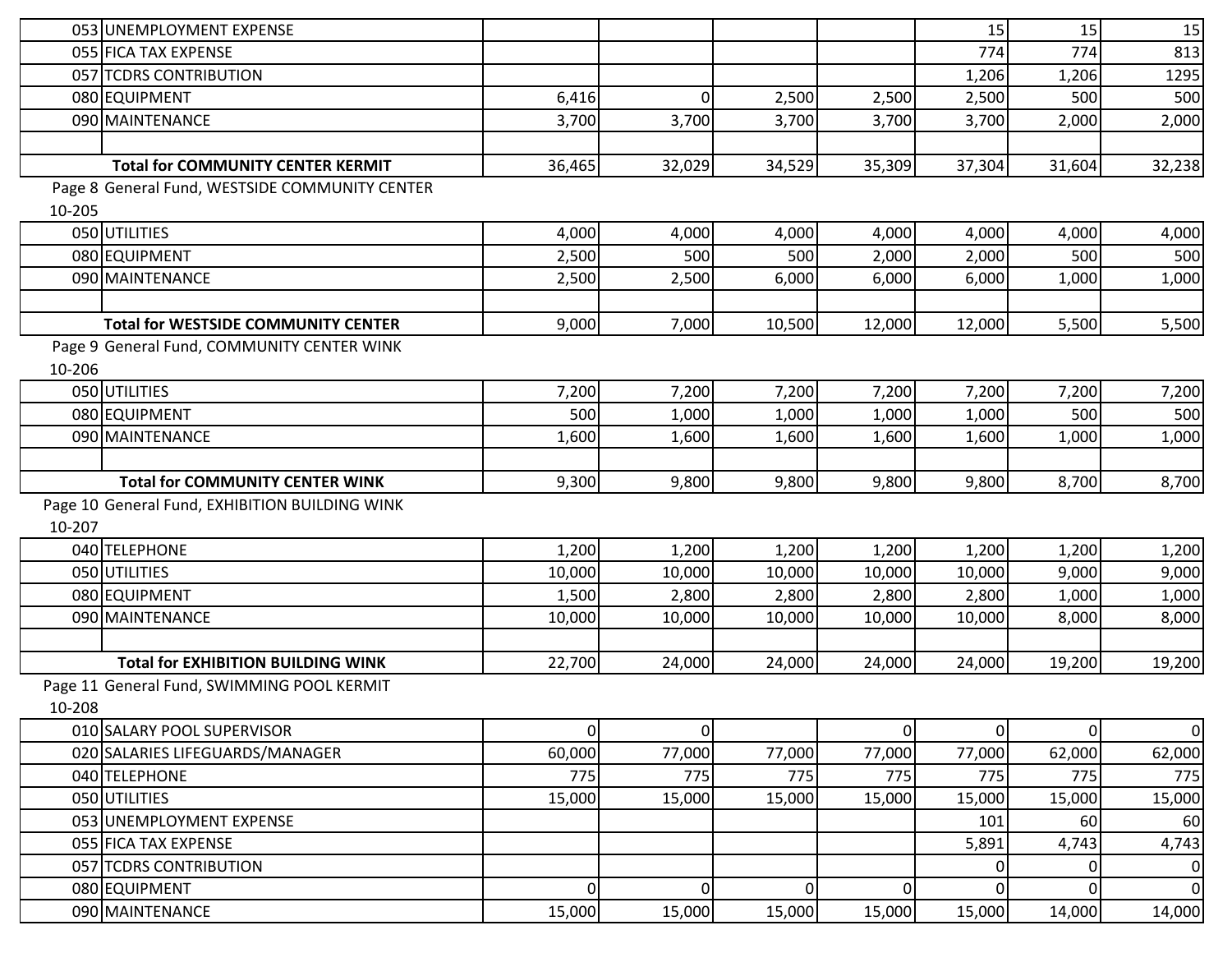|        | <b>Total for SWIMMING POOL KERMIT</b>      | 90,775         | 107,775        | 107,775        | 107,775   | 113,767     | 96,578   | 96,578  |
|--------|--------------------------------------------|----------------|----------------|----------------|-----------|-------------|----------|---------|
|        | Page 12 General Fund, KERMIT PARKS, AREA 1 |                |                |                |           |             |          |         |
| 10-209 |                                            |                |                |                |           |             |          |         |
|        | 010 SALARY SUPERVISOR                      | 32,559         | 35,839         | 35,839         | 37,919    | 45,099      | 45,099   | 39,055  |
|        | 020 SALARIES PARK LABOR                    | 89,277         | 102,446        | 102,446        | 108,686   | 102,366     | 102,366  | 115,971 |
|        | 040 TELEPHONE                              | 625            | 625            | 625            | 625       | 625         | 875      | 875     |
|        | 050 UTILITIES                              | 40,000         | 40,000         | 40,000         | 40,000    | 40,000      | 35,000   | 35,000  |
|        | 053 UNEMPLOYMENT EXPENSE                   |                |                |                |           | 200         | 140      | 140     |
|        | 055 FICA TAX EXPENSE                       |                |                |                |           | 11,990      | 11,673   | 11,860  |
|        | 057 TCDRS CONTRIBUTION                     |                |                |                |           | 17,683      | 17,685   | 18,012  |
|        | 080 EQUIPMENT                              | $\Omega$       | $\Omega$       | 0              | 0         |             |          | 0       |
|        | 090 MAINTENANCE                            | 40,000         | 40,000         | 40,000         | 50,000    | 50,000      | 37,000   | 37,000  |
|        |                                            |                |                |                |           |             |          |         |
|        | <b>Total for KERMIT PARKS, AREA 1</b>      | 202,461        | 218,910        | 218,910        | 237,230   | 267,963     | 249,838  | 257,913 |
|        | Page 13 General Fund, RECREATION CENTER    |                |                |                |           |             |          |         |
| 10-210 |                                            |                |                |                |           |             |          |         |
|        | 010 SALARY DIRECTOR                        | $\overline{0}$ | $\overline{0}$ | $\overline{0}$ | $\pmb{0}$ | $\mathbf 0$ | $\Omega$ | 0       |
|        | 011 SALARY ASSISTANTS                      | 0              | 0              | 0              | $\Omega$  | 0           |          | 0       |
|        | 030 SUPPLIES                               | 200            | 200            | 200            | 200       | 200         | 200      | 200     |
|        | 040 TELEPHONE                              | 800            | 800            | 800            | 800       | 800         | 800      | 800     |
|        | 050 UTILITIES                              | 18,000         | 18,000         | 18,000         | 18,000    | 18,000      | 18,000   | 18,000  |
|        | 080 EQUIPMENT                              |                | $\Omega$       |                |           |             |          | 0       |
|        | 090 MAINTENANCE EQUIPMENT                  | 1,200          | 1,200          | 1,200          | 1,200     | 1,200       | 1,200    | 1,200   |
|        | 091 MAINTENANCE BUILDING                   | 3,300          | 3,300          | 3,300          | 3,300     | 3,300       | 3,300    | 3,300   |
|        |                                            |                |                |                |           |             |          |         |
|        | <b>Total for RECREATION CENTER</b>         | 23,500         | 23,500         | 23,500         | 23,500    | 23,500      | 23,500   | 23,500  |
|        | Page 14 General Fund, SWIMMING POOL WINK   |                |                |                |           |             |          |         |
| 10-211 |                                            |                |                |                |           |             |          |         |
|        | 010 SALARY POOL SUPERVISOR                 | 0              | $\overline{0}$ |                | 0         |             |          | 0       |
|        | 020 SALARIES LIFEGUARDS/MANAGER            | 30,000         | 38,000         | 38,000         | 38,000    | 38,000      | 20,000   | 20,000  |
|        | 040 TELEPHONE                              | 775            | 775            | 775            | 775       | 775         | 675      | 675     |
|        | 050 UTILITIES                              | 6,000          | 6,000          | 6,000          | 6,000     | 6,000       | 3,000    | 3,000   |
|        | 053 UNEMPLOYMENT EXPENSE                   |                |                |                |           | 50          | 50       | 50      |
|        | 055 FICA TAX EXPENSE                       |                |                |                |           | 2,907       | 1,530    | 1,530   |
|        | 057 TCDRS CONTRIBUTION                     |                |                |                |           | 1,800       | 1,800    | 1,800   |
|        | 080 EQUIPMENT                              | 0              | $\overline{0}$ | $\overline{0}$ | 0         |             | 0        | 0       |
|        | 090 MAINTENANCE                            | 5,500          | 5,500          | 5,500          | 5,500     | 5,500       | 2,500    | 2,500   |
|        |                                            |                |                |                |           |             |          |         |
|        | <b>Total for SWIMMING POOL WINK</b>        | 42,275         | 50,275         | 50,275         | 50,275    | 55,032      | 29,555   | 29,555  |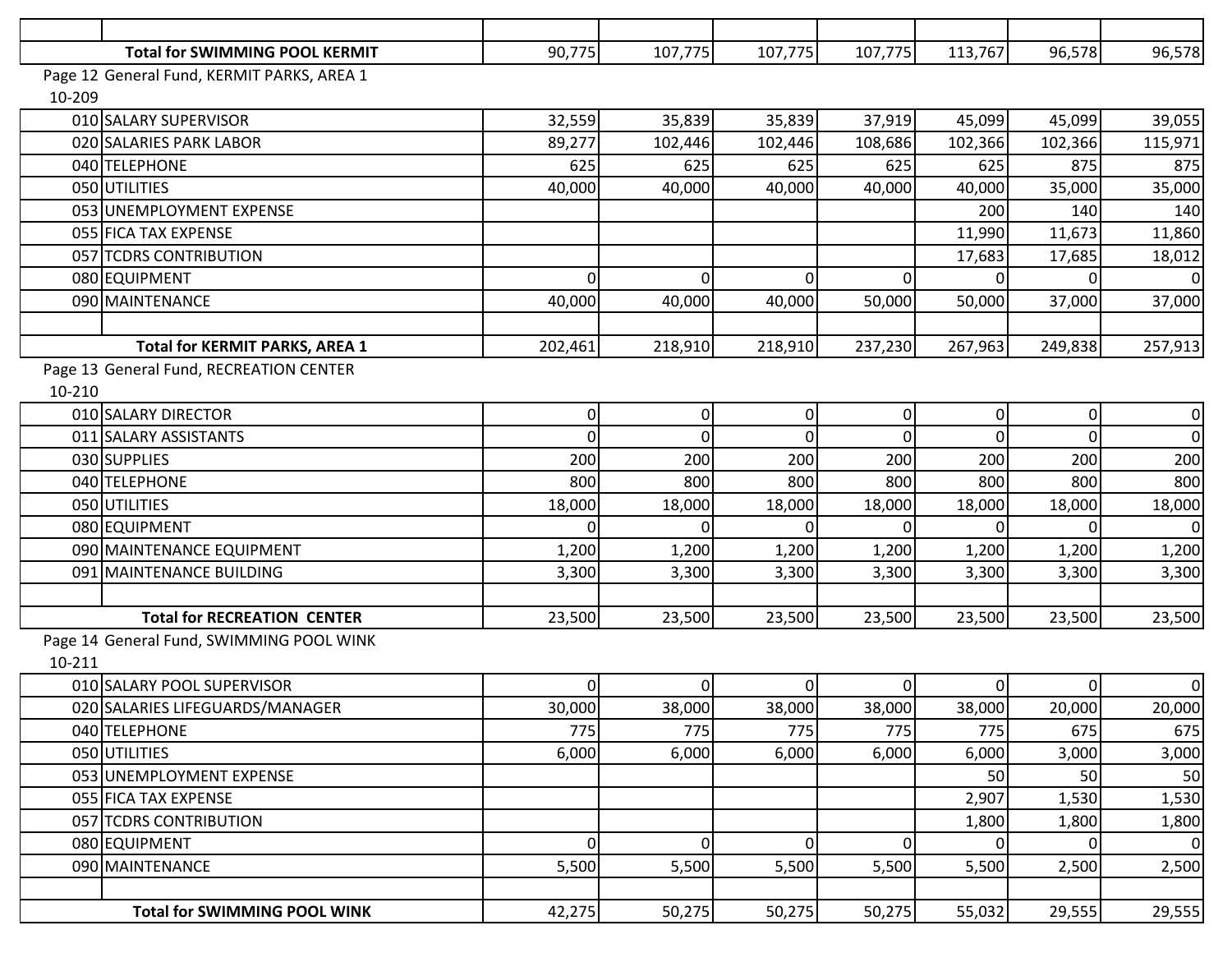Page 15 General Fund, WINK PARKS, AREA 2

10-212

|        | 010 SALARY SUPERVISOR                | 32,559         | 35,839         | 35,839      | 37,919         | 44,079         | 44,319      | 46,455           |
|--------|--------------------------------------|----------------|----------------|-------------|----------------|----------------|-------------|------------------|
|        | 020 SALARIES PARK LABOR              | 61,550         | 68,124         | 68,124      | 72,284         | 71,874         | 73,124      | 77,039           |
|        | 050 UTILITIES                        | 17,000         | 17,000         | 17,000      | 17,000         | 17,000         | 12,000      | 12,000           |
|        | 053 UNEMPLOYMENT EXPENSE             |                |                |             |                | 160            | 110         | 110              |
|        | 055 FICA TAX EXPENSE                 |                |                |             |                | 8,871          | 9,260       | 9,448            |
|        | 057 TCDRS CONTRIBUTION               |                |                |             |                | 13,834         | 13,941      | 15,079           |
|        | 080 EQUIPMENT                        | 3,500          | 5,000          | 5,000       | 5,000          | 5,000          | 1,000       | 1,000            |
|        | 090 MAINTENANCE                      | 35,000         | 40,000         | 40,000      | 40,000         | 40,000         | 34,000      | 34,000           |
|        | 197 TIRES & TUBES                    | 1,500          | 2,500          | 2,500       | 2,500          | 2,500          | 1,000       | 1,000            |
|        |                                      |                |                |             |                |                |             |                  |
|        | <b>Total for WINK PARKS, AREA 2</b>  | 151,109        | 168,463        | 168,463     | 174,703        | 203,318        | 188,754     | 196,131          |
|        | Page 16 General Fund, GOLF COURSE    |                |                |             |                |                |             |                  |
| 10-213 |                                      |                |                |             |                |                |             |                  |
|        | 010 SALARY GREENS KEEPER             | 31,080         | 43,287         | 43,287      | 45,367         | 46,807         | 47,047      | 50,258           |
|        | 020 SALARIES GOLF COURSE LABOR       | 61,612         | 68,664         | 68,664      | 73,594         | 77,394         | 77,874      | 81,854           |
|        | 040 TELEPHONE                        | 700            | 700            | 700         | 700            | 700            | 600         | 600              |
|        | 050 UTILITIES                        | 30,000         | 30,000         | 30,000      | 31,000         | 31,000         | 23,000      | 23,000           |
|        | 053 UNEMPLOYMENT EXPENSE             |                |                |             |                | 165            | 113         | 113              |
|        | 055 FICA TAX EXPENSE                 |                |                |             |                | 9,502          | 9,557       | 10,107           |
|        | 057 TCDRS CONTRIBUTION               |                |                |             |                | 14,388         | 14,401      | 15,692           |
|        | 080 EQUIPMENT                        | $\overline{0}$ | $\overline{0}$ | 0           | $\overline{0}$ | 0              |             | $\mathbf 0$      |
|        | 081 PUMPS & WELL WORK                | 10,000         | 10,000         | 10,000      | 12,000         | 12,000         |             | 0                |
|        | 085 CONSULTANT FEE                   | 9,917          | 6,000          | 6,000       | 6,000          | 6,000          |             | $\mathbf 0$      |
|        | 090 MAINTENANCE                      | 48,000         | 48,000         | 48,000      | 68,000         | 68,000         | 64,000      | 64,000           |
|        | 095 WATER TREATMENT                  |                |                |             |                |                |             | 24,000           |
|        | <b>Total for GOLF COURSE</b>         | 191,309        | 206,651        | 206,651     | 236,661        | 265,956        | 236,592     | 269,624          |
|        | Page 17 General Fund, KERMIT LIBRARY |                |                |             |                |                |             |                  |
| 10-214 |                                      |                |                |             |                |                |             |                  |
|        | 010 SALARY LIBRARIAN                 | 32,407         | 35,694         | 35,694      | 37,774         | 42,574         | 42,814      | 44,943           |
|        | 011 SALARIES ASSISTANTS              | 25,168         | 28,455         | 28,455      | 30,535         | 29,737         | 30,601      | 32,350           |
|        | 030 SUPPLIES                         | 2,500          | 2,500          | 2,500       | 3,000          | 3,500          | 3,000       | 3,000            |
|        | 038 LONE STAR GRANT                  | $\overline{0}$ | $\overline{0}$ | $\mathbf 0$ | $\overline{0}$ | $\overline{0}$ | $\mathbf 0$ | $\boldsymbol{0}$ |
|        | 040 TELEPHONE/INTERNET               | 1,400          | 1,400          | 1,400       | 1,400          | 1,400          | 1,400       | 1,400            |
|        | 045 GATES GRANT                      | $\overline{0}$ | $\overline{0}$ | 0           | $\Omega$       | 0              | 0           | $\boldsymbol{0}$ |
|        | 050 UTILITIES                        | 12,000         | 12,000         | 12,000      | 12,000         | 12,000         | 11,000      | 11,000           |
|        | 053 UNEMPLOYMENT EXPENSE             |                |                |             |                | 100            | 67          | 67               |
|        | 055 FICA TAX EXPENSE                 |                |                |             |                | 5,618          | 5,618       | 5,913            |
|        | 057 TCDRS CONTRIBUTION               |                |                |             |                | 8,761          | 8,715       | 9,391            |
|        |                                      |                |                |             |                |                |             |                  |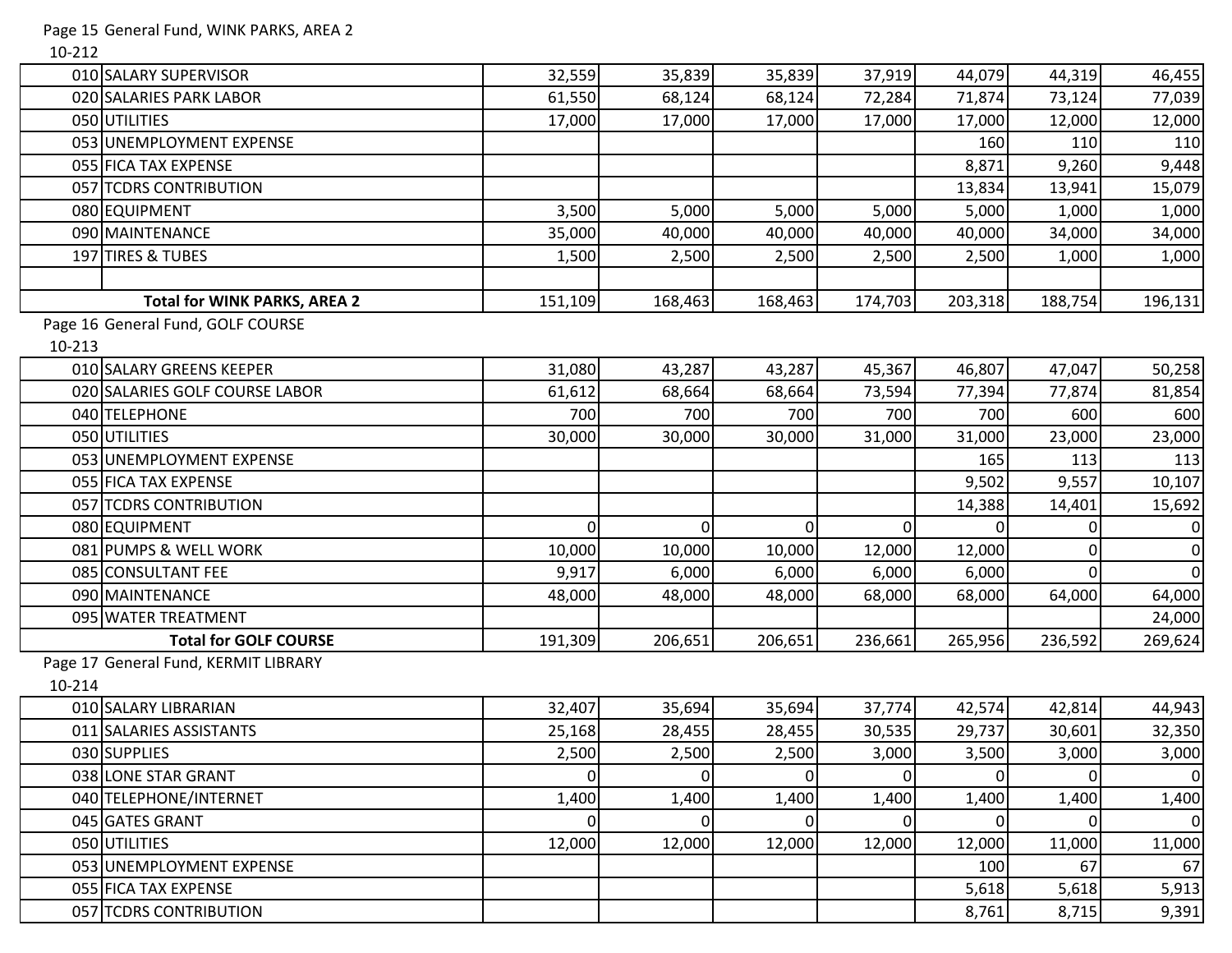|        | 070 CONT ED & TRAVEL                   | $\Omega$       | $\overline{0}$ | $\overline{0}$ | $\overline{0}$ | $\overline{0}$ | $\Omega$ | $\mathbf 0$ |
|--------|----------------------------------------|----------------|----------------|----------------|----------------|----------------|----------|-------------|
|        | 080 EQUIPMENT                          | 2,000          | 2,000          | 2,000          | 2,000          | 2,000          | 800      | 800         |
|        | 088 BOOKS PURCHASED                    | 10,250         | 10,250         | 11,100         | 12,000         | 12,000         | 10,000   | 10,000      |
|        | 885 SUMMER READING PROGRAM             |                |                |                |                |                |          | 2,500       |
|        | 090 MAINTENANCE                        | 3,800          | 3,800          | 4,000          | 4,000          | 4,000          | 3,200    | 3,200       |
|        | 100 POSTAGE                            | 175            | 175            | 175            | 175            | 175            | 100      | 100         |
|        |                                        |                |                |                |                |                |          |             |
|        | <b>Total for KERMIT LIBRARY</b>        | 89,700         | 96,274         | 97,324         | 102,884        | 121,865        | 117,315  | 124,664     |
|        | Page 18 General Fund, WINK LIBRARY     |                |                |                |                |                |          |             |
| 10-215 |                                        |                |                |                |                |                |          |             |
|        | 010 SALARY LIBRARIAN                   | 15,106         | 17,606         | 17,606         | 22,682         | 27,102         | 22,222   | 24,124      |
|        | 011 SALARY VACATION CLERK              | 600            | 600            | 600            | 600            | 600            | 600      | 600         |
|        | 030 SUPPLIES                           | 450            | 450            | 450            | 450            | 450            | 450      | 450         |
|        | 038 GATES GRANT                        | 0              | $\overline{0}$ |                | 0I             |                |          | $\mathbf 0$ |
|        | 040 TELEPHONE/INTERNET                 | 700            | 700            | 700            | 700            | 700            | 700      | 700         |
|        | 050 UTILITIES                          | 8,000          | 8,000          | 8,000          | 8,000          | 8,000          | 8,000    | 8,000       |
|        | 053 UNEMPLOYMENT EXPENSE               |                |                |                |                | 40             | 21       | 21          |
|        | 055 FICA TAX EXPENSE                   |                |                |                |                | 2,120          | 1,746    | 1,846       |
|        | 057 TCDRS CONTRIBUTION                 |                |                |                |                | 3,235          | 2,638    | 2,859       |
|        | 080 EQUIPMENT                          | $\Omega$       | $\Omega$       | 0              | $\overline{0}$ |                |          | $\mathbf 0$ |
|        | 088 BOOKS PURCHASED                    | 1,200          | 1,200          | 1,200          | 1,200          | 1,200          | 1,200    | 1,200       |
|        | 885 SUMMER READING PROGRAM             |                |                |                |                |                |          | 2,500       |
|        | 090 MAINTENANCE                        | 1,300          | 1,300          | 1,300          | 1,300          | 1,300          | 800      | 800         |
|        |                                        |                |                |                |                |                |          |             |
|        | <b>Total for WINK LIBRARY</b>          | 27,356         | 29,856         | 29,856         | 34,932         | 44,747         | 38,377   | 43,100      |
|        | Page 19 General Fund, MEALS DEPARTMENT |                |                |                |                |                |          |             |
| 10-216 |                                        |                |                |                |                |                |          |             |
|        | 010 SALARY MEAL DIRECTOR               | 3,016          | 3,016          | 3,016          | 3,016          | 3,016          | 3,016    | 3,167       |
|        | 020 SALARY MEAL PROG AIDE              | 11,596         | 14,148         | 14,148         | 15,002         | 15,002         | 15,002   | 15,753      |
|        | 053 UNEMPLOYMENT EXPENSE               |                |                |                |                | 30             | 30       | 30          |
|        | 055 FICA TAX EXPENSE                   |                |                |                |                | 1,379          | 1,379    | 1448        |
|        | 057 TCDRS CONTRIBUTION                 |                |                |                |                | 2,150          | 2,150    | 2308        |
|        | 060 MILEAGE                            | 300            | 300            | 300            | 300            | 300            | 300      | 300         |
|        | 070 TRAVEL                             | 400            | 400            | 400            | 400            | 400            | 0        | $\mathbf 0$ |
|        | 080 EQUIPMENT                          | $\overline{0}$ | $\overline{0}$ | $\mathbf 0$    | $\overline{0}$ | 0              | $\Omega$ | $\mathbf 0$ |
|        | 094 MEALS ON WHEEL                     | 136,000        | 136,000        | 136,000        | 136,000        | 136,000        | 130,000  | 130,000     |
|        | 095 GRANT MATCH                        | 1,478          | 1,478          | 1,478          | 1,478          | 1,478          |          | $\mathbf 0$ |
|        |                                        |                |                |                |                |                |          |             |
|        | <b>Total for MEALS DEPARTMENT</b>      | 152,790        | 155,342        | 155,342        | 156,196        | 159,755        | 151,877  | 153,006     |
|        |                                        |                |                |                |                |                |          |             |

Page 20 General Fund, HEALTH & SANITATION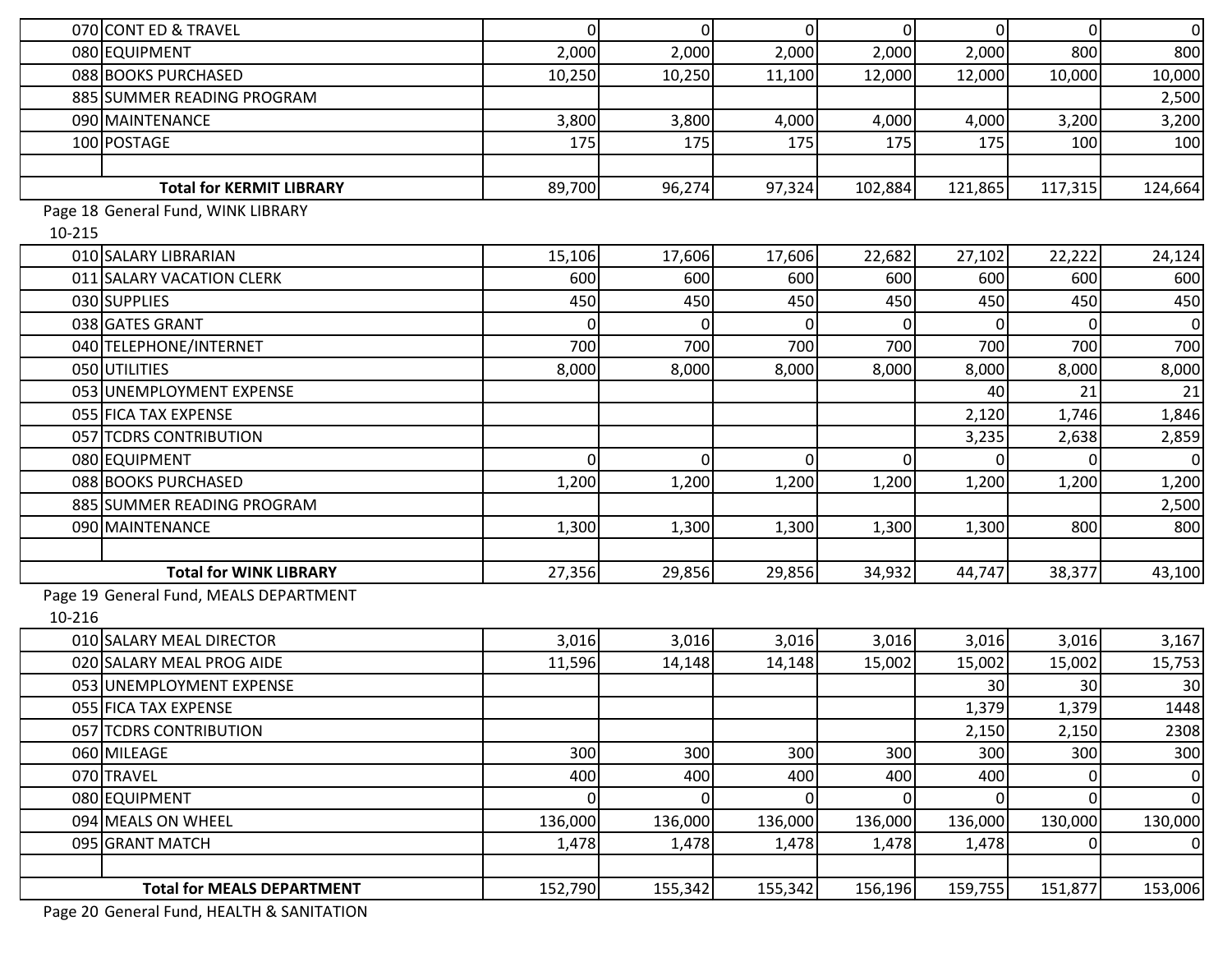| 10-217 |                                                     |          |             |              |                |          |          |                |
|--------|-----------------------------------------------------|----------|-------------|--------------|----------------|----------|----------|----------------|
|        | 010 SALARY HEALTH OFFICER                           | 3,498    | 3,498       | 3,498        | 3,498          | 3,498    | 0        | $\overline{0}$ |
|        | 030 SUPPLIES                                        | 3,050    | 3,050       | 3,050        | 3,050          | 3,050    | 0        | $\overline{0}$ |
|        | 035 FIRST RESPONDERS                                | 1,000    | 1,000       | 1,000        | 1,000          | 1,000    | 500      | 500            |
|        | 049 MH MR PARTICIPATION                             | 6,000    | 6,000       | 6,000        | 6,000          | 6,000    | 6,000    | 6,000          |
|        | 050 HUMAN SERVIC. BLDG. UTILITIES                   | 5,000    | 5,000       | 5,000        | 5,000          | 5,000    | 5,000    | 5,000          |
|        | 070 HEALTH OFFICER TRAVEL                           | 1,000    | 1,000       | 1,000        | 1,000          | 1,000    | 0        |                |
|        | 090 CH ANNEX BLDG MAINTENANCE                       | 5,600    | 5,600       | 5,600        | 5,600          | 5,600    | 3,600    | 3,600          |
|        |                                                     |          |             |              |                |          |          |                |
|        | <b>Total for HEALTH &amp; SANITATION</b>            | 25,148   | 25,148      | 25,148       | 25,148         | 25,148   | 15,100   | 15,100         |
|        | Page 21 General Fund, FIRE DEPARTMENT KERMIT        |          |             |              |                |          |          |                |
| 10-218 |                                                     |          |             |              |                |          |          |                |
|        | 030 SUPPLIES                                        | 6,000    | 6,000       | 6,000        | 6,000          | 6,000    | 1,000    | 1,000          |
|        | 080 EQUIPMENT                                       | 11,100   | 11,100      | 11,100       | 11,100         | 11,000   | 3,000    | 3,000          |
|        | 085 FIRE REPORTERS                                  | 1,200    | 1,200       | 1,200        | 1,200          | 1,200    | 1,200    | 1,200          |
|        | 090 MAINTENANCE                                     | 15,000   | 15,000      | 15,000       | 15,000         | 15,000   | 10,000   | 20,000         |
|        | 117 FIREMEN'S TRAINING                              | 7,200    | 7,200       | 7,200        | 7,200          | 7,200    | 7,200    | 7,200          |
|        | 118 FIREMEN'S RETIREMENT                            | 3,800    | 3,800       | 3,800        | 3,800          | 7,048    | 7,048    | 7,048          |
|        | 149 INSURANCE TRUCKS, FIREMEN                       | 4,300    | 4,300       | 4,300        | 4,300          | 4,300    | 4,300    | 4,300          |
|        |                                                     |          |             |              |                |          |          |                |
|        | <b>Total for FIRE DEPARTMENT KERMIT</b>             | 48,600   | 48,600      | 48,600       | 48,600         | 51,748   | 33,748   | 43,748         |
|        |                                                     |          |             |              |                |          |          |                |
|        | Page 22 General Fund, FIRE DEPARTMENT WINK          |          |             |              |                |          |          |                |
| 10-219 |                                                     |          |             |              |                |          |          |                |
|        | 030 SUPPLIES                                        | 6,000    | 6,000       | 6,000        | 6,000          | 6,000    | 1,000    | 1,000          |
|        | 080 EQUIPMENT                                       | 6,000    | 11,000      | 11,000       | 15,000         | 15,000   | 3,000    | 3,000          |
|        | 085 FIRE REPORTERS                                  | 1,200    | 1,200       | 1,200        | 1,200          | 1,200    | 1,200    | 1,200          |
|        | 090 MAINTENANCE                                     | 15,000   | 15,000      | 15,000       | 20,000         | 20,000   | 10,000   | 20,000         |
|        | 117 FIREMEN'S TRAINING                              | 6,000    | 6,000       | 6,000        | 6,000          | 6,000    | 6,000    | 6,000          |
|        | 140 FOREST SERVICE GRANT                            | $\Omega$ | $\Omega$    | $\Omega$     | ΩI             | $\Omega$ | $\Omega$ |                |
|        | 149 INSURANCE TRUCKS, FIREMEN                       | 3,100    | 3,100       | 3,100        | 5,105          | 5,105    | 5,105    | 5,105          |
|        |                                                     |          |             |              |                |          |          |                |
|        | <b>Total for FIRE DEPARTMENT WINK</b>               | 37,300   | 42,300      | 42,300       | 53,305         | 53,305   | 26,305   | 36,305         |
|        | Page 23 General Fund, CCAP GRANT JUVENILE PROBATION |          |             |              |                |          |          |                |
| 10-220 |                                                     |          |             |              |                |          |          |                |
|        | 010 SALARY PROBATION OFFICER                        | 0        | 0           | 0            | $\overline{0}$ | 0        | 0        | 0              |
|        | 053 UNEMPLOYMENT EXPENSE                            | 0        | $\mathbf 0$ | $\mathbf{0}$ | Οl             | $\Omega$ | 0        | 0              |
|        | 055 FICA TAX EXPENSE                                | 0        | 0           | 0            | ΩI             | 0        |          | 0              |
|        | 057 TCDRS CONTRIBUTION                              | 0        | 0           | 0            | $\Omega$       | 0        | 0        | 0              |
|        | 068 SUPPLIES                                        | 0        |             | 0            | ΟI             | 0        | 0        | 0              |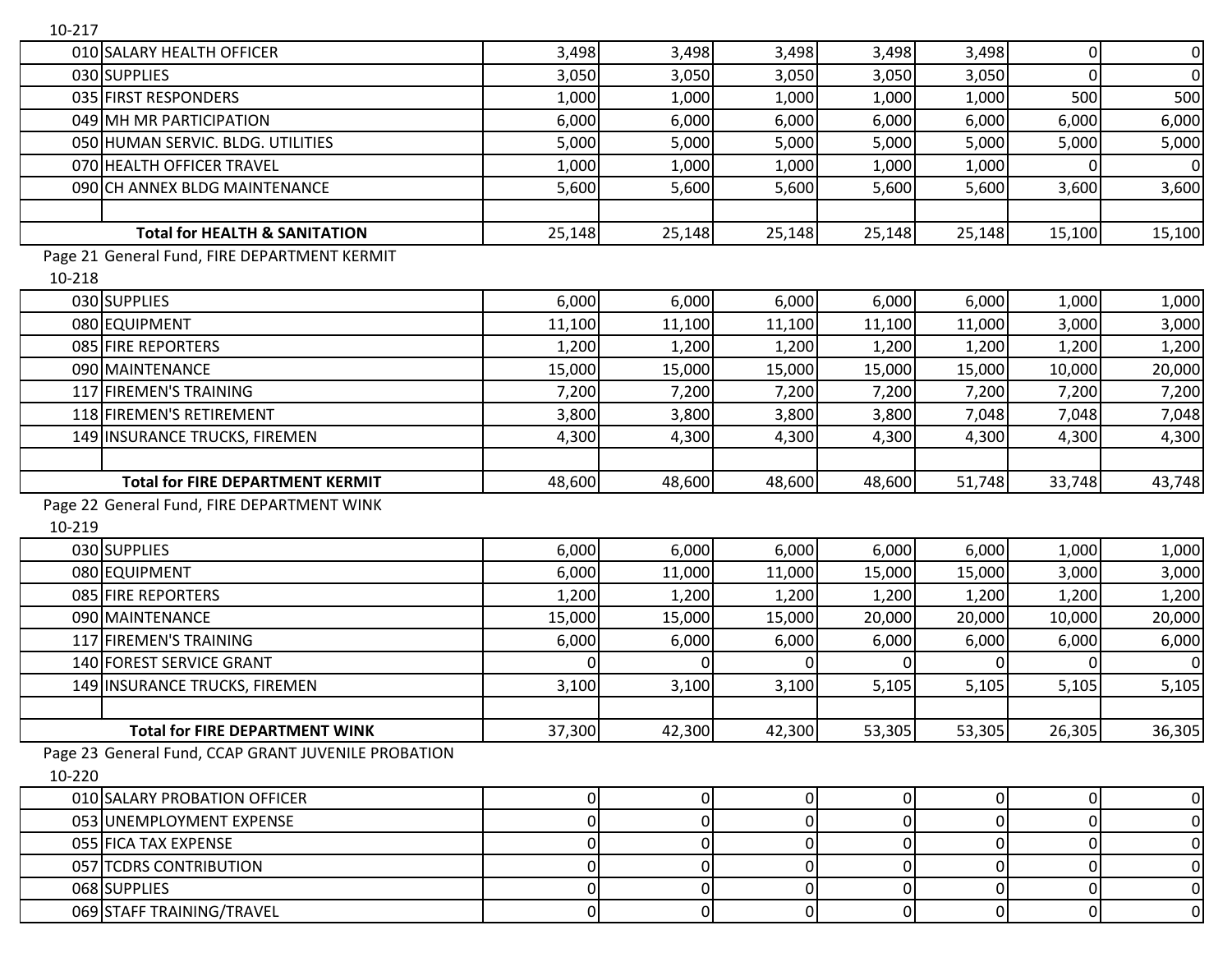|        | 087 DETENTION                                            | $\overline{0}$ | $\overline{0}$ | $\overline{0}$ | $\Omega$       | 0        | $\Omega$    | $\overline{0}$   |
|--------|----------------------------------------------------------|----------------|----------------|----------------|----------------|----------|-------------|------------------|
|        |                                                          |                |                |                | $\Omega$       |          | $\mathbf 0$ | $\overline{0}$   |
|        | <b>Total for CCAP GRANT JUVENILE PROBATION</b>           | $\overline{0}$ | $\overline{0}$ | 0              | $\Omega$       | 0        | $\Omega$    | $\overline{0}$   |
|        | Page 24 General Fund, CJD GRANT                          |                |                |                |                |          |             |                  |
| 10-221 |                                                          |                |                |                |                |          |             |                  |
|        | 087 ICBP GRANT EXPENDITURES                              | 0              | 0              | 0              | $\Omega$       |          | 0           | $\overline{0}$   |
|        |                                                          |                |                |                |                |          |             |                  |
|        | <b>Total for CJD GRANT</b>                               | $\overline{0}$ | $\overline{0}$ | 0              | $\overline{0}$ | $\Omega$ | $\Omega$    | $\overline{0}$   |
|        | Page 25 General Fund, STATE AID GRANT JUVENILE PROBATION |                |                |                |                |          |             |                  |
| 10-222 |                                                          |                |                |                |                |          |             |                  |
|        | 010 SALARY PROBATION OFFICER                             | 01             | 0              | 0              | $\Omega$       |          | 0           | $\overline{0}$   |
|        | 053 UNEMPLOYMENT EXPENSE                                 | 0              | 0              | $\mathbf 0$    | 0              |          | $\bigcap$   | 0                |
|        | 055 FICA TAX EXPENSE                                     | 0              | 0              | $\bigcap$      | U              |          | O           | $\boldsymbol{0}$ |
|        | 057 TCDRS CONTRIBUTION                                   | ΩI             | 0              | $\mathbf 0$    | $\Omega$       |          | $\Omega$    | $\mathbf 0$      |
|        | 067 AUDIT EXPENSE                                        | 0              | $\Omega$       | $\Omega$       | $\Omega$       |          | $\Omega$    | 0                |
|        | 068 OFFICE SUPPLIES                                      |                | 0              | O              |                |          |             | 0                |
|        | 069 STAFF TRAINING/TRAVEL                                |                | 0              | O              | U              |          |             | $\mathbf 0$      |
|        | 071 POSTAGE                                              | U              | 0              | O              | U              |          | $\bigcap$   | $\boldsymbol{0}$ |
|        | 084 MEDICAL SERVICES                                     | 0              | 0              | 0              | O.             |          | n           | $\mathbf 0$      |
|        | 087 DETENTION CARE                                       |                | 0              | O              | O              |          | O           | 0                |
|        | 088 GRANT H DETENTION                                    | ΩI             | 0              | $\bigcap$      | 0              |          | $\bigcap$   | $\boldsymbol{0}$ |
|        | 110 SALARY ADJ. PROBATION OFFICER                        | U              | 0              | O              | U              |          | 0           | $\boldsymbol{0}$ |
|        | 152 WORKERS COMP SALARY ADJ                              | 0              | 0              | $\bigcap$      | $\Omega$       |          | $\bigcap$   | $\boldsymbol{0}$ |
|        | 153 UNEMPLOYMENT EXP SALARY ADJ                          | U              | 0              | O              | O              |          | O           | $\mathbf 0$      |
|        | 155 FICA EXPENSE SALARY ADJ                              | U              | 0              | C              |                |          | $\Omega$    | 0                |
|        | 157 TCDRS EXPENSE SALARY ADJ                             | 0              | 0              | 0              | $\Omega$       |          | O           | $\boldsymbol{0}$ |
|        | 210 SALARY/FRINGE PROG. SANCT.                           | $\Omega$       | 0              | $\Omega$       | $\Omega$       |          | $\Omega$    | $\overline{0}$   |
|        |                                                          |                |                |                |                |          |             |                  |
|        | <b>Total for STATE AID JUVENILE PROBATION</b>            | $\overline{0}$ | $\overline{0}$ | 0              | $\Omega$       | 0        | 0           | $\overline{0}$   |
|        | Page 26 General Fund, PROBATION DEPARTMENT               |                |                |                |                |          |             |                  |
| 10-223 |                                                          |                |                |                |                |          |             |                  |
|        | 010 SALARY CHIEF PROBATION OFFICER                       | 13,084         | 16,371         | 16,371         | $\overline{0}$ | 65,000   | 32,000      | 35,680           |
|        | 011 SALARY PROBATION                                     | 2,080          | 5,367          | 5,367          | 14,025         | 14,525   | 7,973       | 10,331           |
|        | 013 LONG PAY                                             | 13,340         | 15,360         | 11,860         | 9,980          | $\Omega$ | $\Omega$    | 0                |
|        | 020 SALARY CLERK                                         | 16,765         | 23,339         | 23,339         | 30,058         | 43,430   | 43,910      | 45,173           |
|        | 021 VACATION CLERK                                       | 240            | 240            | 0              | 0              |          |             | 0                |
|        | 022 C.O.L.A.                                             | 3,600          | 4,800          | $\overline{0}$ | $\Omega$       | $\Omega$ | $\mathbf 0$ | 0                |
|        | 030 SUPPLIES                                             | 380            | 380            | 380            | 380            | 380      | 500         | 500              |
|        | 040 TELEPHONE/INTERNET                                   | 650            | 650            | 1,650          | 3,000          | 3,000    | 3,000       | 3,000            |
|        | 052 WORKERS CONP                                         |                |                |                |                | 210      | 210         | 210              |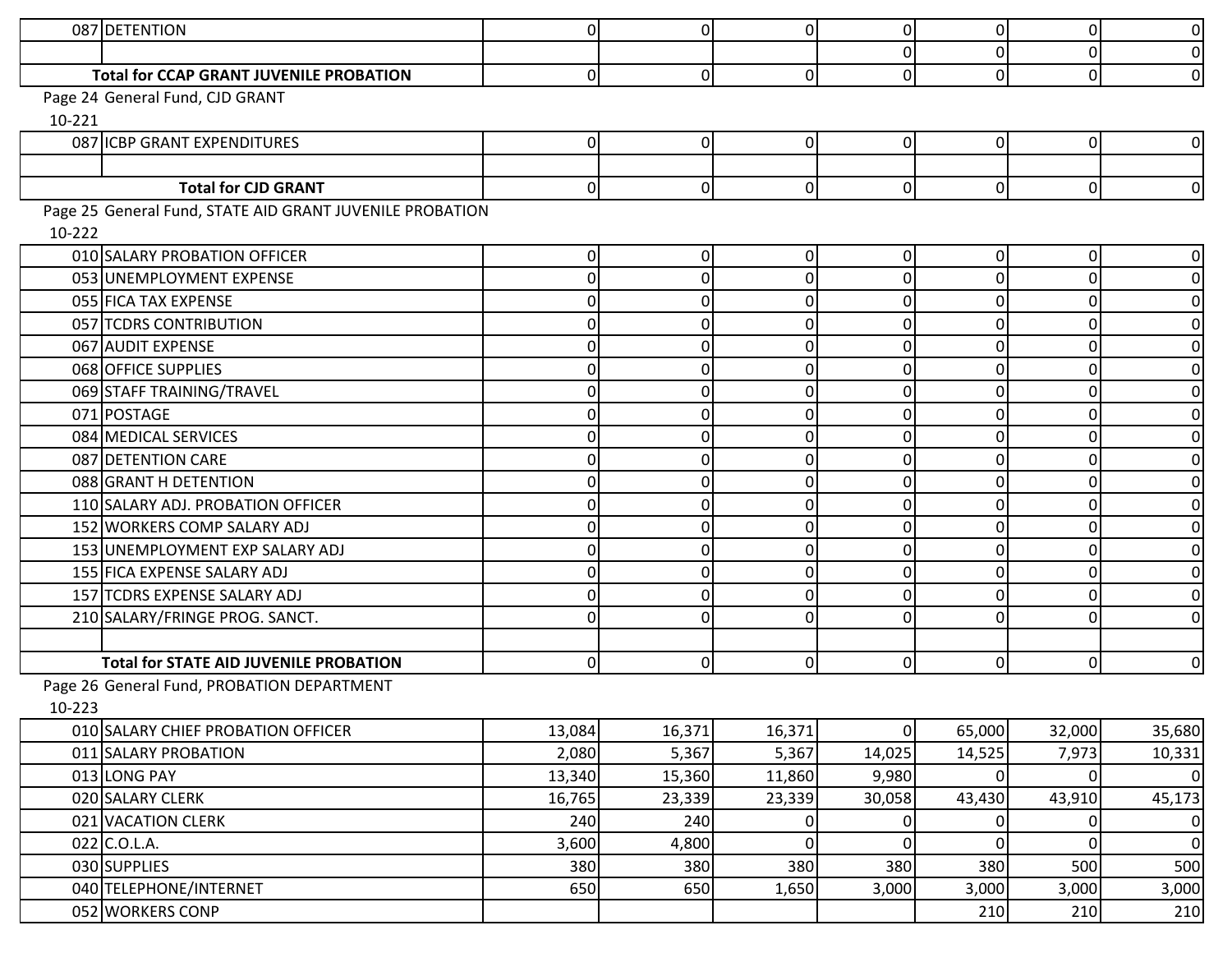| 053 UNEMPLOYMENT EXPENSE                                        |                |                |          |                | 110     | 110     | 110     |
|-----------------------------------------------------------------|----------------|----------------|----------|----------------|---------|---------|---------|
| 055 FICA TAX EXPENSE                                            |                |                |          |                | 11,200  | 6,420   | 6,976   |
| 057 TCDRS CONTRIBUTION                                          |                |                |          |                | 14,010  | 10,010  | 11,134  |
| 090 VEHICLE MAINTENANCE                                         | 150            | 150            | 150      | 150            | 150     | 150     | 150     |
| 100 POSTAGE                                                     | 150            | 150            | 150      | 150            | 150     | 150     | 150     |
| 330 ELECTRONIC MONITORING                                       | 800            | 800            | 800      | 800            | 800     |         | 0       |
|                                                                 |                |                |          |                |         |         |         |
| <b>Total for PROBATION DEPARTMENT</b>                           | 51,239         | 67,607         | 60,067   | 58,543         | 152,965 | 104,433 | 113,414 |
| Page 27 General Fund, DISTRICT COURT                            |                |                |          |                |         |         |         |
| 10-224                                                          |                |                |          |                |         |         |         |
| 010 SALARY SUPPLEMENT JUDGE                                     | 5,000          | 5,000          | 5,000    | 5,765          | 5,765   | 5,765   | 6,054   |
| 030 SUPPLIES                                                    | 100            | 100            | 100      | 1,415          | 1,415   |         | 0       |
| 040 TELEPHONE                                                   | 700            | 700            | 700      | 700            | 700     | 600     | 600     |
| 045 CT COORD SUPPLEMENT                                         | 19,468         | 21,445         | 22,577   | 22,577         | 22,577  | 22,577  | 22,577  |
| 053 UNEMPLOYMENT EXPENSE                                        |                |                |          |                |         |         | 0       |
| 055 FICA TAX EXPENSE                                            |                |                |          |                | 350     | 350     | 442     |
| 055 PROFESSIONAL PROSECUTOR                                     | $\overline{0}$ | $\overline{0}$ | $\Omega$ | $\overline{0}$ |         |         | 0       |
| 057 TCDRS CONTRIBUTION                                          |                |                |          |                | 545     | 545     | 704     |
| 061 MILEAGE VISITING JUDGE                                      | 2,500          | 2,500          | 2,500    | 2,500          | 2,500   | 2,500   | 2,500   |
| 064 INDIGENT DEFENSE GRANT EXPENSE                              |                | ΩI             |          |                |         |         | 0       |
| 065 CRIMINAL CT APPT ATTORNEY                                   | 25,000         | 25,000         | 25,000   | 35,000         | 35,000  | 35,000  | 35,000  |
| 066 OTHER CRT APPT PROFESSIONQLS                                | 2,500          | 2,500          | 2,500    | 6,000          | 6,000   | 6,000   | 6,000   |
| 067 OTHER LITIGATION EXPENDITURES                               | 1,000          | 1,000          | 1,000    | 1,000          | 1,000   | 1,000   | 1,000   |
| 080 EQUIPMENT                                                   | 0              | $\Omega$       |          | ΩI             |         |         |         |
|                                                                 |                |                |          |                |         |         |         |
| <b>Total for DISTRICT COURT</b>                                 | 56,268         | 58,245         | 59,377   | 74,957         | 75,852  | 74,337  | 74,877  |
| Page 28 General Fund, DISTRICT COURT REPORTER                   |                |                |          |                |         |         |         |
| 10-225                                                          |                |                |          |                |         |         |         |
| 010 SALARY SUPPLEMENT COURT REPORTER                            | 31,078         | 30,612         | 33,642   | 33,642         | 33,642  | 33,642  | 33,642  |
| 020 SUB COURT REPORTER                                          | 600            | 1,600          | 1,600    | 1,600          | 1,600   | 1,600   | 1,600   |
| 030 SUPPLIES                                                    | 50             | 50             | 50       | 50             | 50      | 50      | 50      |
| 060 MILEAGE                                                     | 1,476          | 1,476          | 1,476    | 1,476          | 1,476   | 1,476   | 1,476   |
| 079 TRANSCRIPTS                                                 | 1,750          | 750            | 750      | 750            | 750     | 750     | 750     |
|                                                                 |                |                |          |                |         |         |         |
| <b>Total for DISTRICT COURT REPORTER</b>                        | 34,954         | 34,488         | 37,518   | 37,518         | 37,518  | 37,518  | 37,518  |
| Page 29 General Fund, PROFESSIONAL PROSECUTOR/DISTRICT ATTORNEY |                |                |          |                |         |         |         |
| 10-226                                                          |                |                |          |                |         |         |         |
| 010 SALARY SUPPLEMENT DA                                        | 9,160          | 12,447         | 12,447   | 13,647         | 18,247  | 18,247  | 14,570  |
| 011 SALARY LEGAL ASST/CVC COORDINATOR                           | 35,007         | 38,294         | 38,294   | 40,374         | 42,293  | 43,413  | 45,912  |
| 012 SALARY RECEPTIONIST                                         | 13,000         | 24,087         | 24,087   | 26,167         | 26,807  | 27,047  | 28,596  |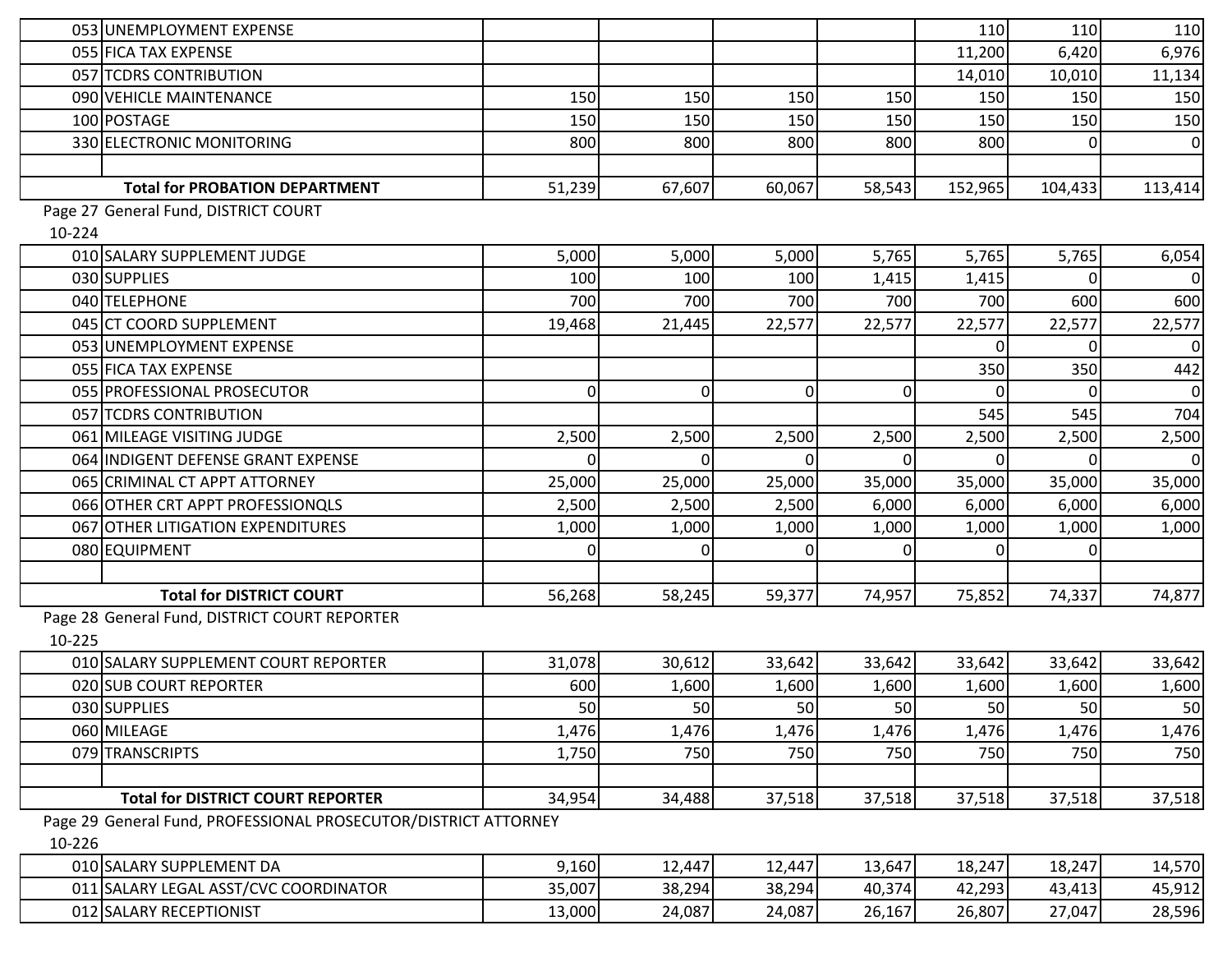|        | 020 LONGEVITY                                   | 1,100          | 1,840          | 1,840          | 2,940          | $\overline{0}$ | $\mathbf 0$ | $\overline{0}$ |
|--------|-------------------------------------------------|----------------|----------------|----------------|----------------|----------------|-------------|----------------|
|        | $021$ C.O.L.A.                                  | 3,600          | 3,600          |                | $\Omega$       | 0              | ∩           | $\overline{0}$ |
|        | 030 SUPPLIES                                    | 2,624          | 2,886          | 3,173          | 4,490          | 4,490          | 2,000       | 2,500          |
|        | 031 COPIER LEASE EXPENSE                        | ΩI             | $\overline{0}$ |                | $\Omega$       | 0              |             | 0              |
|        | 040 TELEPHONE/INTERNET                          | 4,712          | 4,712          | 2,500          | 2,500          | 2,500          | 1,925       | 1,925          |
|        | 052 WORKER'S COMP EXPENSE                       | 570            | 542            | 542            | 542            | 542            | 542         | 542            |
|        | 053 UNEMPLOYMENT EXPENSE                        | 70             | 166            | 166            | 166            | 166            | 65          | 65             |
|        | 055 FICA EXPENSE                                | 4,733          | 5,866          | 5,866          | 6,010          | 6,683          | 6,787       | 6,815          |
|        | 057 TCDRS EXPENSE                               | 7,350          | 9,599          | 9,599          | 9,599          | 10,421         | 10,547      | 10,877         |
|        | 059 HEALTH INSURANCE EXPENSE                    | 9,360          | 21,912         | 21,912         | 21,912         | 21,912         | 21,912      | 25,080         |
|        | 070 CONT. ED & TRAVEL                           | 4,792          | 5,500          | 6,614          | 7,275          | 7,275          | 2,500       | 2,750          |
|        | 080 EQUIPMENT                                   | 01             | 0              |                |                |                |             |                |
|        |                                                 |                |                |                |                |                |             |                |
|        | Total for PROFESSIONAL PROSECUTOR/DISTRICT ATTY | 96,078         | 131,451        | 127,040        | 135,622        | 141,336        | 134,985     | 139,632        |
|        | Page 30 General Fund, JUVENILE COURT            |                |                |                |                |                |             |                |
| 10-227 |                                                 |                |                |                |                |                |             |                |
|        | 010 JUVENILE BOARD SALARIES                     | 2,400          | 2,400          | 2,400          | 2,400          | 2,400          | 2,400       | 2,400          |
|        | 053 UNEMPLOYMENT EXPENSE                        |                |                |                |                |                |             | 5 <sup>1</sup> |
|        | 055 FICA EXPENSE                                |                |                |                |                | 92             | 92          | 92             |
|        | 0551 PROFESSIONAL PROSECUTOR                    | $\overline{0}$ | $\overline{0}$ | 0              | $\overline{0}$ |                |             | $\overline{0}$ |
|        | 057 TCDRS EXPENSE                               |                |                |                |                | 144            | 144         | 144            |
|        | 065 COURT ATTD ATTORNEY                         | 6,000          | 6,000          | 6,000          | 6,000          | 6,000          | 6,000       | 6,000          |
|        |                                                 |                |                |                |                |                |             |                |
|        | <b>Total for JUVENILE COURT</b>                 | 8,400          | 8,400          | 8,400          | 8,400          | 8,641          | 8,641       | 8,641          |
|        | Page 31 General Fund, COUNTY COURT              |                |                |                |                |                |             |                |
| 10-228 |                                                 |                |                |                |                |                |             |                |
|        | 055 PROFESSIONAL PROSECUTOR                     | $\overline{0}$ | $\overline{0}$ | 700            | 800            | 800            | 400         | 400            |
|        | 065 COURT APPTD ATTORNEY                        | 20,000         | 20,000         | 19,300         | 19,300         | 19,300         | 20,000      | 20,000         |
|        | 066 COURT REPORTER                              | 4,000          | 4,000          | 4,000          | 4,000          | 4,000          | 2,000       | 2,000          |
|        | 067 COMMITMENT HEARINGS                         | 3,000          | 3,000          | 3,000          | 3,000          | 6,000          | 5,000       | 5,000          |
|        | 068 PROF EVALUATIONS                            | 1,000          | 1,000          | 1,000          | 1,000          | 1,000          | 1,000       | 1,000          |
|        | 069 OTHER EXPENSE                               | $\overline{0}$ | 0              | $\overline{0}$ | $\overline{0}$ | $\Omega$       | $\mathbf 0$ | $\overline{0}$ |
|        | 100 DOCKET EXPENSE                              | 700            | 700            | 700            | 700            | 700            | 700         | 700            |
|        |                                                 |                |                |                |                |                |             |                |
|        | <b>Total for COUNTY COURT</b>                   | 28,700         | 28,700         | 28,700         | 28,800         | 31,800         | 29,100      | 29,100         |
|        | Page 32 General Fund, TAXES & INSURANCE         |                |                |                |                |                |             |                |
| 10-229 |                                                 |                |                |                |                |                |             |                |
|        | 052 WORKERS COMP                                | 75,000         | 79,145         | 50,000         | 50,000         | 50,000         | 35,000      | 40,000         |
|        | 053 UNEMPLOYMENT EXPENSE                        | 10,000         | 21,500         | 21,500         | 21,500         | 16,923         | 16,923      | 16,923         |
|        | 055 FICA TAX EXPENSE                            | 295,000        | 313,000        | 313,000        | 383,859        | 35,042         | 35,042      | 35,042         |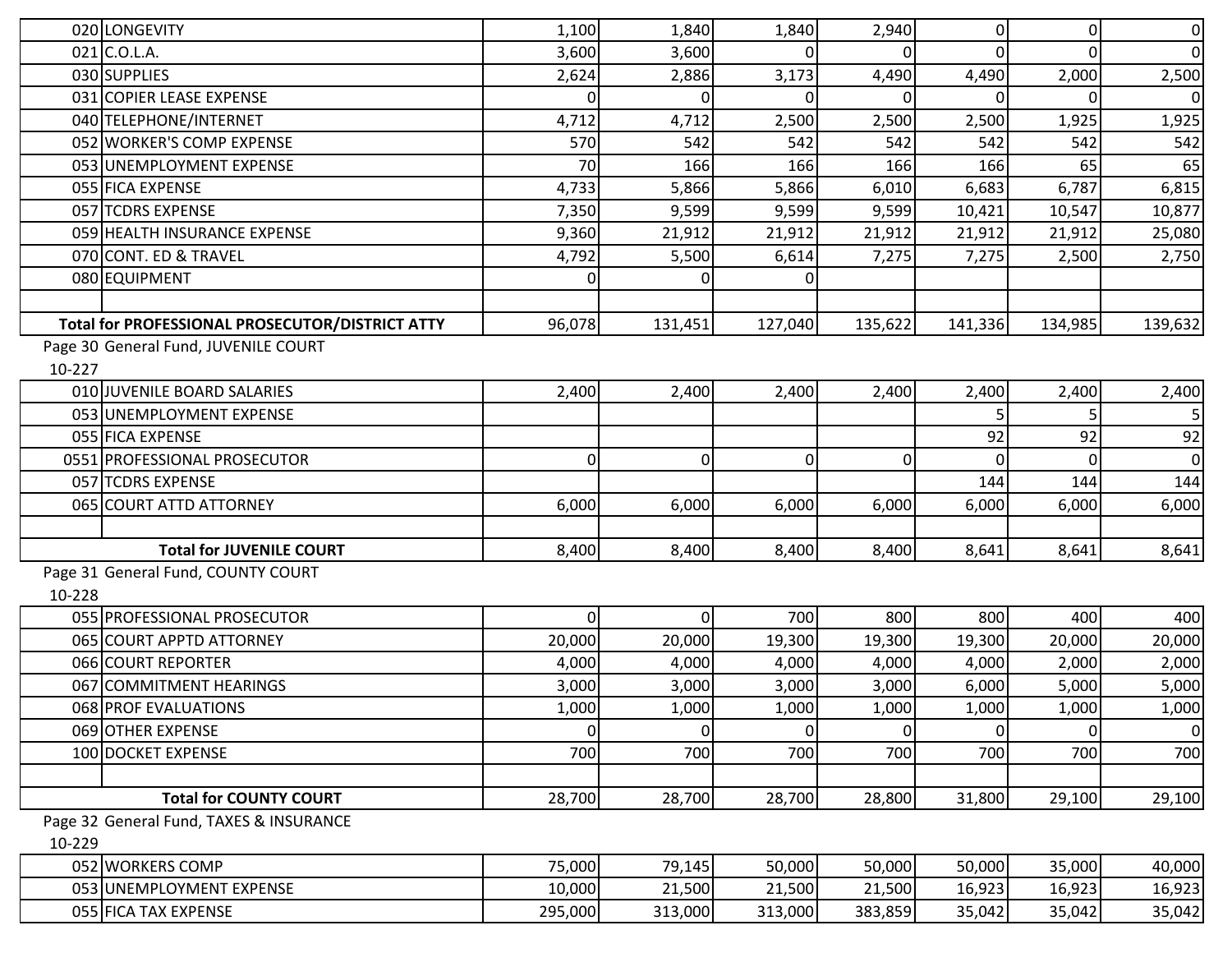|        | 057 TCDRS CONTRIBUTION                      | 471,867        | 500,000        | 500,000        | 533,093        | 118,285        | 118,285        | 118,285     |
|--------|---------------------------------------------|----------------|----------------|----------------|----------------|----------------|----------------|-------------|
|        | 058 EMP HOSP INS                            | 1,300,000      | 1,366,000      | 1,500,000      | 1,500,000      | 1,500,000      | 1,000,000      | 1,151,886   |
|        | 148 INSURANCE BUILDINGS                     | 100,000        | 100,000        | 80,000         | 80,000         | 80,000         | 70,000         | 70,000      |
|        | 149 INSURANCE LIABILITY                     | 60,000         | 60,000         | 60,000         | 60,000         | 60,000         | 60,000         | 60,000      |
|        |                                             |                |                |                |                |                |                |             |
|        | <b>Total for TAXES &amp; INSURANCE</b>      | 2,311,867      | 2,439,645      | 2,524,500      | 2,628,452      | 1,860,250      | 1,335,250      | 1,492,136   |
|        | Page 33 General Fund, NONDESIGNATED EXPENSE |                |                |                |                |                |                |             |
| 10-230 |                                             |                |                |                |                |                |                |             |
|        | 004 DUES, ASSESSMENTS & ALLOCATIONS         | 3,500          | 3,500          | 3,500          | 3,500          | 3,500          | 3,500          | 3,500       |
|        | 006 CHRISTMAS DECORATIONS                   | 3,500          | 3,500          | 3,500          | 3,500          | 3,500          | 3,500          | 3,500       |
|        | 007 CENTENNIAL CELEBRATION                  |                | $\Omega$       |                |                |                |                | $\mathbf 0$ |
|        | 008 VETERANS MEMORIAL                       |                | $\Omega$       |                |                |                |                | $\mathbf 0$ |
|        | 020 LONGEVITY PAY                           | 150,000        | 160,000        | 160,000        | 160,000        | 5,000          | 5,000          | 5,000       |
|        | 021 COST OF LIVING ADJ (COLA)               | 80,000         | $\Omega$       | 60,000         |                |                | 0              | $\mathbf 0$ |
|        | 022 SICK TIME PAY OUT                       | 15,000         | 15,000         | 16,365         | 16,365         | 21,000         | 0              | 0           |
|        | 024 BUILDING LEASES                         |                | 0              |                |                |                | ΩI             | $\mathbf 0$ |
|        | 025 PBRPC PARTICIPATION                     | 1,500          | 1,500          | 1,500          | 2,500          | 2,500          | 2,500          | 2,500       |
|        | 026 EMP MEDICAL EXP                         | 7,000          | 7,000          | 7,000          | 7,000          | 7,000          | 7,000          | 7,000       |
|        | 027 KERMIT SUMMER RECREATION                | 1,000          | 1,000          | 1,000          | 1,000          | 1,000          | 1,100          | 1,300       |
|        | 034 BOND PREMIUMS                           | 4,200          | 4,200          | 4,200          | 6,000          | 6,000          | 6,000          | 6,000       |
|        | 037 CENTER FOR CRISIS ADVOCACY              | 500            | 500            | 500            | 500            | 500            | 500            | 500         |
|        | 040 TELEPHONE/INTERNET DPS                  | 4,000          | 4,000          | 4,000          | 4,000          | 4,000          | 3,500          | 3,500       |
|        | 042 DPS SUPPLIES/WEIGHT EXP                 | 1,400          | 1,400          | 1,400          | 1,400          | 1,400          | 1,400          | 1,400       |
|        | 045 LEGAL SERVICES                          | 40,000         | 40,000         | 40,000         | 40,000         | 40,000         | 40,000         | 40,000      |
|        | 068 SECURITY OFFICER WINK                   | 9,500          | 9,500          | 9,500          | 9,500          | 9,500          | 0              | $\pmb{0}$   |
|        | 069 FIRE MARSHALL                           | 300            | 300            | 300            | 300            |                |                | $\mathbf 0$ |
|        | 075 TTUHSC CHILD IMMUNIZATIONS              | 7,560          | 0              | 0              |                |                | $\Omega$       | $\mathbf 0$ |
|        | 076 TTUHSC UTILITIES/BLDG MAINT             | 5,500          | 5,500          | 5,500          | 5,500          | 5,500          | 5,500          | 5,500       |
|        | 080 CAPITAL EXPENDITURES                    | 1,264,527      | 1,861,802      | 2,458,448      | 2,114,566      |                |                | 958,181     |
|        | 082 ADA CAPITAL EXPENDITURES                | 25,000         | 25,000         |                |                |                |                | $\mathbf 0$ |
|        | 083 CONTINGENCY FUND                        | 364,604        | 144,872        | 130,483        | 199,435        | 199,435        | 331,741        | 326,616     |
|        | 084 INSURANCE REPAIRS                       | $\Omega$       | $\overline{0}$ | $\overline{0}$ | $\overline{0}$ | $\overline{0}$ | $\overline{0}$ | $\mathbf 0$ |
|        | 143 SOIL CONSERVATION PROGRAM               | 1,000          | 1,000          | 1,000          | 1,000          | 1,000          | 1,000          | 1,000       |
|        | 146 COPIER SUPPLIES                         | 12,000         | 12,000         | 12,000         | 12,000         | 12,000         | 12,000         | 12,000      |
|        | 147 MAINT: OFFICE MACHINES                  | 12,000         | 12,000         | 12,000         | 12,000         | 12,000         | 12,000         | 12,000      |
|        | 148 PUBLICATION EXPENSE                     | 1,500          | 1,500          | 1,500          | 1,500          | 1,500          | 1,500          | 1,500       |
|        | 150 AUDIT EXPENSE                           | 25,000         | 25,000         | 25,000         | 25,000         | 35,000         | 35,000         | 35,000      |
|        | 151 REDISTRICTING FEE                       | 0              | $\overline{0}$ | 0              | $\overline{0}$ |                | 01             | $\mathbf 0$ |
|        | 152 BANK SERVICE CHARGES                    | 1,100          | 1,100          | 1,100          | 1,100          | 1,100          | 1,100          | 1,100       |
|        | 153 LEGAL CLAIMS                            | $\overline{0}$ | 01             | 01             | $\Omega$       | 0              | 0              | $\mathbf 0$ |
|        |                                             |                |                |                |                |                |                |             |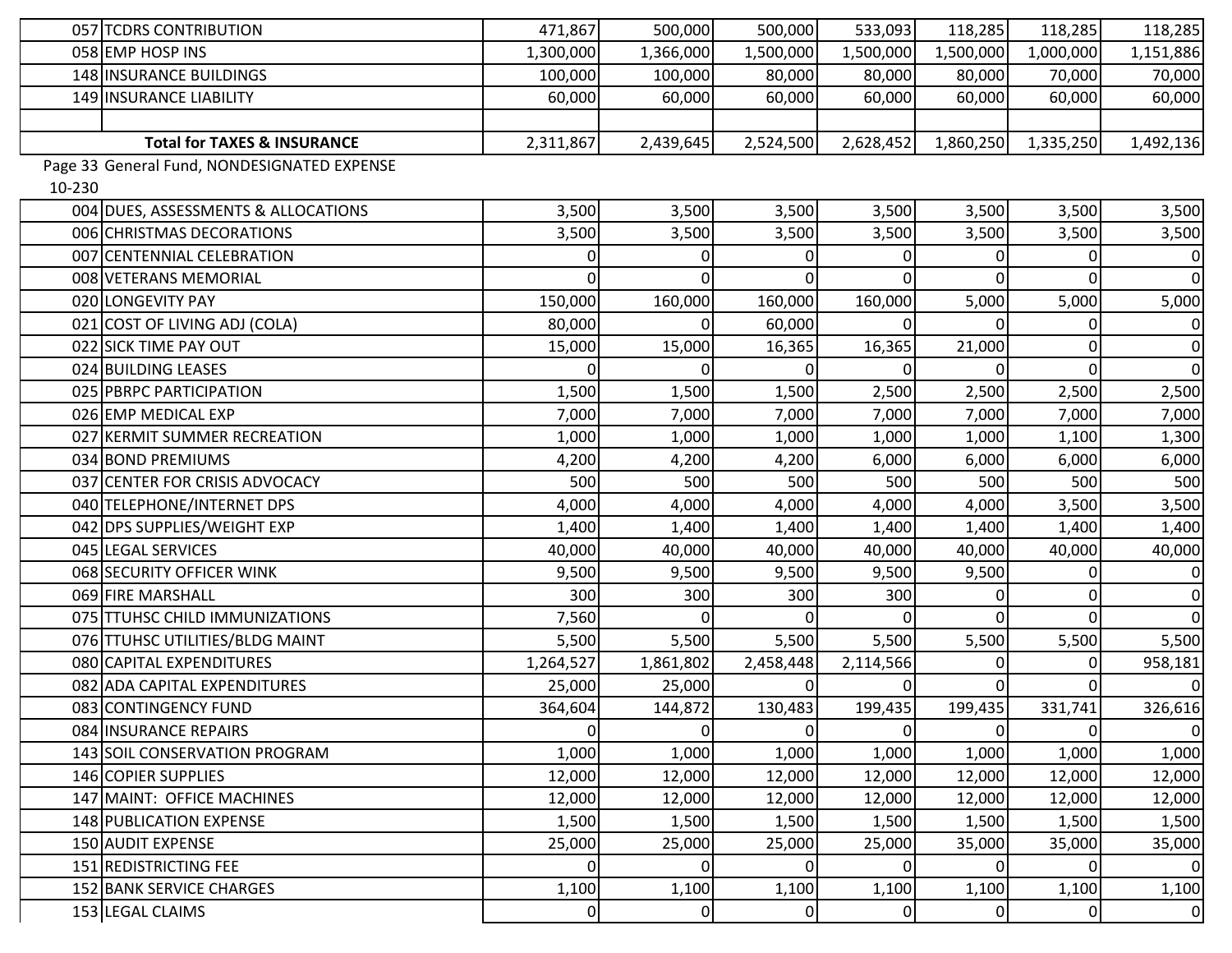|        | 154 HISTORICAL COMMISSION                    | $\overline{0}$ | 1,000          | 1,000          | 5,000          | 5,000       | 1,000          | 3,000            |
|--------|----------------------------------------------|----------------|----------------|----------------|----------------|-------------|----------------|------------------|
|        | 155 AEROCARE                                 |                |                | 31,000         | 32,000         | 32,000      | 32,000         | 32,000           |
|        | 156 IT EXPENSE                               |                |                |                | 25,000         | 25,000      | 25,000         | 75,000           |
|        | 1563 SARA BLAND ACT                          |                |                |                |                |             |                | 25,000           |
|        | 214 EMP ENRICHMENT FUND                      | 600            | 600            | 600            | 600            | 600         | 600            | 600              |
|        |                                              |                |                |                |                |             |                |                  |
|        | <b>Total for NONDESIGNATED EXPENSE</b>       | 2,041,791      | 2,342,774      | 2,992,396      | 2,690,266      | 435,035     | 532,441        | 1,562,697        |
|        | Page 34 General Fund, AIRPORT                |                |                |                |                |             |                |                  |
| 10-231 |                                              |                |                |                |                |             |                |                  |
|        | 010 SALARY GENERAL LAVOR                     | 7,956          | 10,043         | 10,043         | 10,927         | 10,927      | 10,927         | 15,074           |
|        | 024 LAND LEASE                               | 1,500          | 1,500          | 1,500          | 1,500          | 1,500       | 1,500          | 1,500            |
|        | 050 UTILITIES                                | 22,000         | 22,000         | 22,000         | 22,000         | 22,000      | 21,000         | 21,000           |
|        | 053 UNEMPLOYMENT EXPENSE                     |                |                |                |                | 20          | 20             | 20               |
|        | 055 FICA TAX EXPENSE                         |                |                |                |                | 836         | 836            | 1,154            |
|        | 057 TCDRS CONTRIBUTION                       |                |                |                |                | 1,304       | 1,304          | 1,839            |
|        | 080 EQUIPMENT                                | $\overline{0}$ | $\overline{0}$ | 0              | 0              |             |                | $\mathbf 0$      |
|        | 081 GRANT EXP                                | $\overline{0}$ | $\overline{0}$ |                |                |             |                | $\mathbf 0$      |
|        | 090 MAINTENANCE                              | 10,000         | 10,000         | 10,000         | 11,000         | 11,000      | 11,000         | 11,000           |
|        | 091 JANITORIAL SERVICES                      | 3,600          | 3,600          | 3,600          | 3,600          | 3,600       | 3,600          | $\mathbf 0$      |
|        | 148 INSURANCE BUILDING                       | 2,600          | 2,600          | 2,600          | 2,600          | 2,600       | 2,600          | 2,600            |
|        |                                              |                |                |                |                |             |                |                  |
|        | <b>Total for AIRPORT</b>                     | 47,656         | 49,743         | 49,743         | 51,627         | 53,787      | 52,787         | 54,187           |
|        | Page 35 General Fund, VETERANS SERVICE       |                |                |                |                |             |                |                  |
| 10-232 |                                              |                |                |                |                |             |                |                  |
|        | 010 SALARY SERVICE OFFICER                   | 1,976          | 2,184          | 3,384          | 3,484          | 3,484       | 3,484          | 3,554            |
|        | 030 SUPPLIES                                 | 150            | 150            | 150            | 150            | 150         | 50             | 50               |
|        | 040 TELEPHONE/INTERNET                       | 700            | 700            | 700            | 700            | 700         | 700            | 700              |
|        | 053 UNEMPLOYMENT EXPENSE                     |                |                |                |                |             |                | 4                |
|        | 055 FICA TAX EXPENSE                         |                |                |                |                | 259         | 259            | 272              |
|        | 057 TCDRS CONTRIBUTION                       |                |                |                |                | 404         | 404            | 434              |
|        | 070 CONT ED & TRAVEL                         | 300            | 300            | 300            | 300            | 300         | $\overline{0}$ | $\mathbf 0$      |
|        | 080 EQUIPMENT                                | $\overline{0}$ | $\overline{0}$ | $\overline{0}$ | $\overline{0}$ | $\mathbf 0$ | $\mathbf 0$    | $\boldsymbol{0}$ |
|        | 100 POSTAGE                                  | 50             | 50             | 50             | 50             | 50          | 50             | 50               |
|        |                                              |                |                |                |                |             |                |                  |
|        | <b>Total for VETERANS SERVICE</b>            | 3,176          | 3,384          | 4,584          | 4,684          | 5,351       | 4,951          | 5,064            |
|        | Page 36 General Fund, SENIOR CITIZENS CENTER |                |                |                |                |             |                |                  |
| 10-233 |                                              |                |                |                |                |             |                |                  |
|        | 010 SALARY SERVICE OFFICER                   | 25,168         | 28,455         | 28,455         | 30,535         | 33,755      | 33,995         | 35,762           |
|        | 020 PARTTIME                                 | 7,293          | 9,380          | 9,380          | 15,093         | 15,093      | 15,093         | 15,848           |
|        | 030 OFFICE SUPPLIES                          | 350            | 350            | 350            | 350            | 350         | 175            | 175              |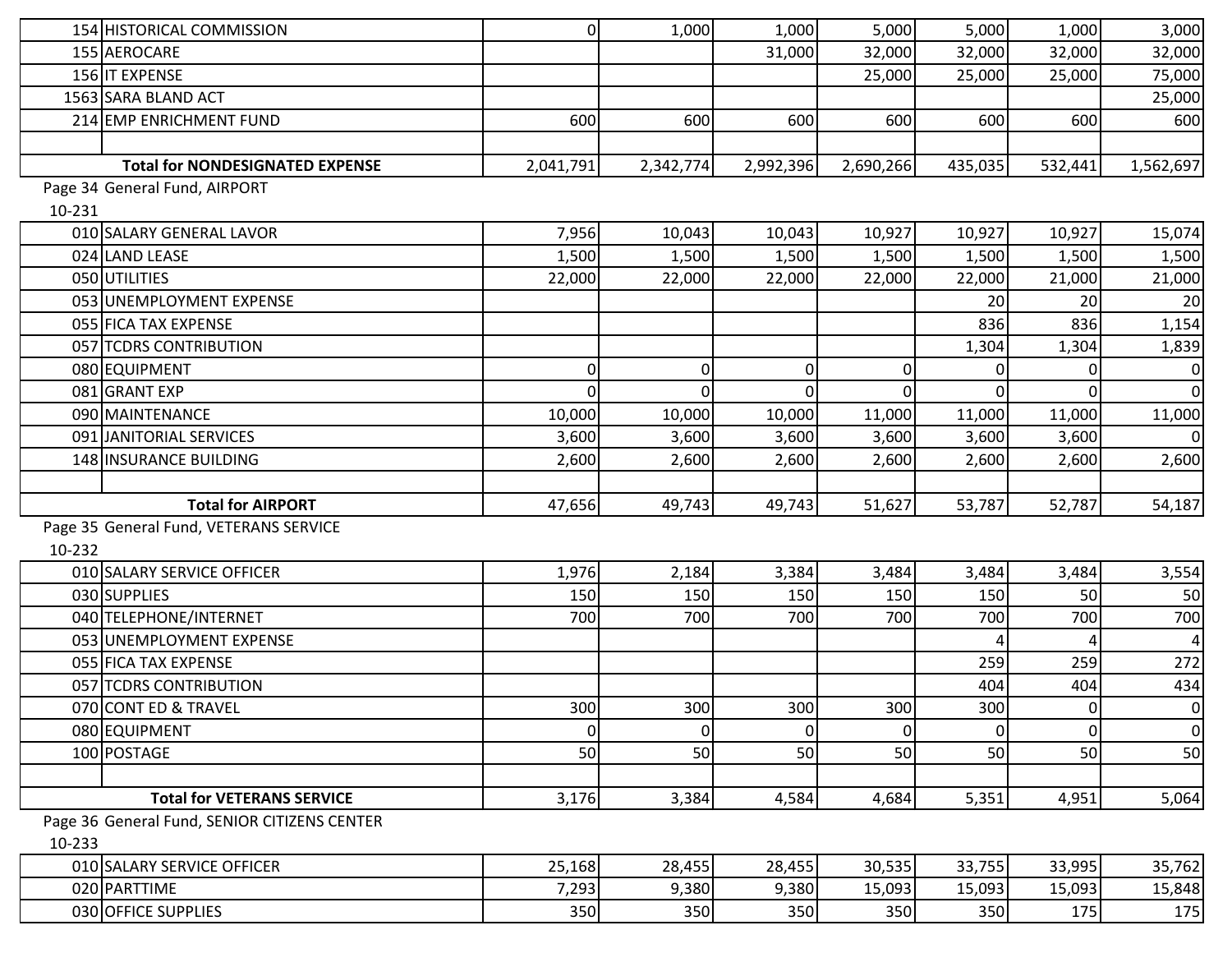|        | 040 TELEPHONE/INTERNET                     | 600            | 600      | 600      | 600    | 600    | 600            | 600         |
|--------|--------------------------------------------|----------------|----------|----------|--------|--------|----------------|-------------|
|        | 050 UTILITIES                              | 14,000         | 14,000   | 14,000   | 14,000 | 14,000 | 13,000         | 13,000      |
|        | 053 UNEMPLOYMENT EXPENSE                   |                |          |          |        | 60     | 60             | 60          |
|        | 055 FICA TAX EXPENSE                       |                |          |          |        | 3,737  | 3,756          | 3,949       |
|        | 057 TCDRS CONTRIBUTION                     |                |          |          |        | 5,828  | 5,828          | 6,299       |
|        | 070 CONT ED & TRAVEL                       | 300            | 300      | 300      | 300    | 300    |                | $\mathbf 0$ |
|        | 080 EQUIPMENT                              | 4,000          | 4,000    | 4,000    | 4,000  | 4,000  | 2,000          | 2,000       |
|        | 090 MAINTENANCE                            | 3,099          | 4,000    | 4,000    | 4,000  | 4,000  | 3,000          | 3,000       |
|        |                                            |                |          |          |        |        |                |             |
|        | <b>Total for SENIOR CITIZENS CENTER</b>    | 54,810         | 61,085   | 61,085   | 68,878 | 81,723 | 77,507         | 80,693      |
|        | Page 37 General Fund, MAINTENANCE ENGINEER |                |          |          |        |        |                |             |
| 10-234 |                                            |                |          |          |        |        |                |             |
|        | 010 SALARY ENGINEER                        | 42,661         | 45,220   | 45,220   | 48,028 | 49,068 | 49,308         | 51,950      |
|        | 020 SALARY ASST ENG                        | $\Omega$       | $\Omega$ |          |        |        | $\Omega$       | $\mathbf 0$ |
|        | 040 TELEPHONE/PAGER                        | 400            | 400      | 1,360    | 1,360  | 1,360  | 1,360          | 1,360       |
|        | 053 UNEMPLOYMENT EXPENSE                   |                |          |          |        | 75     | 45             | 45          |
|        | 055 FICA TAX EXPENSE                       |                |          |          |        | 3,754  | 3,772          | 3,975       |
|        | 057 TCDRS CONTRIBUTION                     |                |          |          |        | 5,854  | 5,854          | 6,344       |
|        | 060 MILEAGE REIMBURSEMENT                  | 3,600          | 3,600    | 3,600    | 3,600  | 3,600  | 3,600          | 3,600       |
|        | 090 MAINTENANCE                            | 2,500          | 2,500    | 4,500    | 4,500  | 4,500  | 2,500          | 2,500       |
|        |                                            |                |          |          |        |        |                |             |
|        | <b>Total for MAINTENANCE ENGINEER</b>      | 49,161         | 51,720   | 54,680   | 57,488 | 68,211 | 66,439         | 69,774      |
|        | Page 38 General Fund, SAFETY/LOSS CONTROL  |                |          |          |        |        |                |             |
| 10-235 |                                            |                |          |          |        |        |                |             |
|        | 010 SALARY EMER. COORDINATOR               | 34,133         | 37,670   | 37,670   | 39,500 | 47,160 | 47,650         | 49,878      |
|        | 030 SAFETY SUPPLIES                        | 2,000          | 2,000    | 2,000    | 2,000  | 2,000  | 2,000          | 2,000       |
|        | 040 TELEPHONE/INTERNET                     | 1,350          | 1,350    | 1,000    | 1,000  | 1,000  | 300            | 300         |
|        | 053 UNEMPLOYMENT EXPENSE                   |                |          |          |        | 70     | 43             | 43          |
|        | 055 FICA TAX EXPENSE                       |                |          |          |        | 3,608  | 3,646          | 3,816       |
|        | 057 TCDRS CONTRIBUTION                     |                |          |          |        | 5,627  | 5,657          | 6,091       |
|        | 070 SAFETY CONT. ED & TRAVEL               | 500            | 500      | 500      | 500    | 500    | $\overline{0}$ | $\mathbf 0$ |
|        | 100 SAFETY POSTAGE                         | 200            | 200      | 200      | 200    | 200    | $\overline{0}$ | $\mathbf 0$ |
|        | 130 SUPPLIES EMER. MANAGEMENT              | 300            | 1,000    | 1,000    | 1,000  | 1,000  | 1,000          | 1,000       |
|        | 170 EMERG. MANAGEMENT COND. ED. & TRAVEL   | 2,500          | 2,500    | 2,500    | 2,500  | 1,870  | 1,400          | 1,950       |
|        | 180 EMERG. MANAGEMENT CODE RED             | 0              | 1,500    | 1,500    | 1,500  | 1,500  | 1,200          | 1,200       |
|        | 190 RADIO MAINT EMERGENCY MANAGEMENT       | 0              | 15,000   | 15,000   | 15,000 | 15,000 | 5,000          | 5,000       |
|        | 195 VEHICLE MAINTENANCE                    | $\overline{0}$ | 2,400    | $\Omega$ | 1,500  | 1,500  | 1,000          | 1,000       |
|        |                                            |                |          |          |        |        |                |             |
|        | <b>Total for SAFETY/LOSS CONTROL</b>       | 40,983         | 64,120   | 61,370   | 64,700 | 81,035 | 68,896         | 72,278      |
|        |                                            |                |          |          |        |        |                |             |

 $\mathbf{I}$ 

Page 39 General Fund, EMERGENCY AMBULANCE SERVICE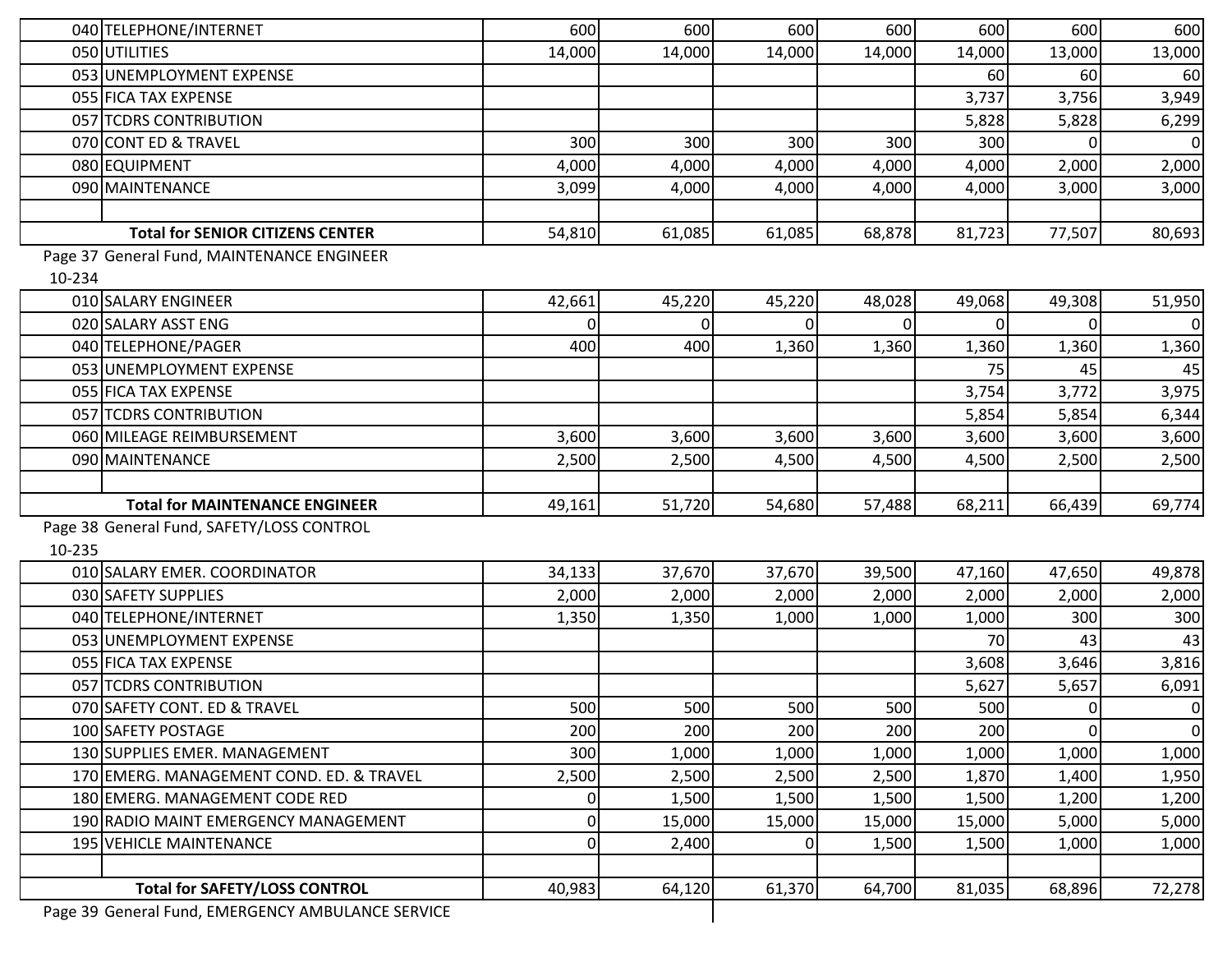| 10-236 |                                                       |         |                |         |                |             |                |          |
|--------|-------------------------------------------------------|---------|----------------|---------|----------------|-------------|----------------|----------|
|        | 010 SALARIES                                          | 455,975 | 491,513        | 491,513 | 530,000        | 537,907     | 509,500        | 531,320  |
|        | 013 LONGEVITY PAY                                     | 8,320   | 9,720          | 9,720   | 9,720          | 0           | $\overline{0}$ | 0        |
|        | 020 EMS DIRECTOR                                      |         |                |         |                |             |                | 6,000    |
|        | $021$ C.O.L.A.                                        | 8,400   | 8,400          | 0       | 0              | $\Omega$    | $\Omega$       | $\Omega$ |
|        | 025 MEDICAL DIRECTOR                                  | 2,500   | 2,500          | 5,000   | 5,000          | 5,000       | 5,000          | 5,000    |
|        | 030 SUPPLIES/COMPUTER SUPPORT                         | 20,000  | 25,000         | 25,000  | 35,000         | 35,000      | 35,000         | 35,000   |
|        | 038 GRANT EXPENDITURES                                | 0       | $\overline{0}$ |         |                |             | 0              | 0        |
|        | 040 TELEPHONE/INTERNET                                | 2,800   | 3,000          | 3,000   | 3,000          | 3,000       | 3,000          | 3,000    |
|        | 049 AUTO INSURANCE                                    | 6,658   | 13,000         | 13,000  | 10,000         | 10,000      | 10,000         | 10,000   |
|        | 050 UTILITIES                                         | 15,000  | 15,000         | 15,000  | 15,000         | 15,000      | 15,000         | 15,000   |
|        | 052 WORKERS COMP                                      | 38,886  | 10,000         | 10,000  | 10,000         | 10,000      | 6,000          | 6,000    |
|        | 053 UNEMPLOYMENT                                      | 500     | 1,000          | 1,000   | 1,000          | 1,000       | 500            | 500      |
|        | 055 FICA TAX                                          | 35,000  | 40,000         | 40,000  | 40,000         | 40,545      | 39,000         | 41,385   |
|        | 057 TCDRS CONTRIBUTION                                | 55,000  | 60,000         | 60,000  | 60,000         | 63,229      | 60,800         | 66,054   |
|        | 059 HOSP INS EXPENSE                                  | 56,256  | 76,692         | 76,692  | 76,692         | 79,800      | 79,800         | 87,780   |
|        | 070 CONTINUING ED                                     | 3,000   | 3,000          | 3,000   | 3,000          | 3,000       | 3,000          | 3,250    |
|        | 080 EQUIPMENT                                         | 3,500   | 5,000          | 15,000  | 15,000         | 15,000      | 15,000         | 15,000   |
|        | 090 MAINTENANCE                                       | 8,000   | 15,000         | 18,000  | 18,000         | 18,000      | 18,000         | 18,000   |
|        | 091 CONTRACT AMBULANCE SERVICE EXPENSE                | 5,000   | 6,000          | 6,000   | 6,000          | 6,000       |                |          |
|        | 148 BUILDING INSURANCE                                | 1,000   | 1,300          | 1,300   | 1,300          | 1,300       | 1,300          | 1,300    |
|        | 149 LIABILITY INSURANCE                               | 9,000   | 12,000         | 12,000  | 12,000         | 12,000      | 10,000         | 10,000   |
|        | 156 FUEL                                              | 18,000  | 18,000         | 18,000  | 18,000         | 18,000      | 14,000         | 14,000   |
|        | 157 EMS INTERMEDIX                                    |         | $\Omega$       | 10,000  | 18,070         | 18,070      | 18,070         | 18,070   |
|        | 190 MAINTENANCE BUILDING                              | 2,500   | 7,500          | 7,500   | 10,000         | 10,000      | 10,000         | 10,000   |
|        |                                                       |         |                |         |                |             |                |          |
|        | <b>Total for EMERGENCY AMBULANCE SERVICE</b>          | 755,295 | 823,625        | 840,725 | 896,782        | 901,851     | 852,970        | 896,659  |
|        | Page 40 General Fund, WELFARE DEPARTMENT              |         |                |         |                |             |                |          |
| 10-237 |                                                       |         |                |         |                |             |                |          |
|        | 030 SUPPLIES                                          | 325     | 325            | 325     | 0              | 0           | 0              | 0        |
|        | 070 CONT. ED & TRAVEL                                 | 500     | 500            | 500     | $\overline{0}$ | $\Omega$    | $\overline{0}$ | 0        |
|        | 100 POSTAGE                                           | 500     | 500            | 500     | 0              | $\mathbf 0$ | $\overline{0}$ | 0        |
|        | 115 INDIGENT MEDICAL                                  | 40,000  | 40,000         | 40,000  | 40,000         | 40,000      | 35,000         | 35,000   |
|        | 116 DEPENDENT CHILD CARE                              | 200     | 200            | 200     | 200            | 200         | 200            | 200      |
|        |                                                       |         |                |         |                |             |                |          |
|        | <b>Total for WELFARE DEPARTMENT</b>                   | 41,525  | 41,525         | 41,525  | 40,200         | 40,200      | 35,200         | 35200    |
|        | Page 41 General Fund, HUMAN RESOURCE/HOSPITAL LIAISON |         |                |         |                |             |                |          |
| 10-238 |                                                       |         |                |         |                |             |                |          |
|        | 010 SALARY DIRECTOR/LIAISON                           | 47,841  | 51,128         | 51,128  | 53,208         | 55,088      | 52,691         | 0        |
|        | 020 SALARY CLERK                                      | 27,311  | 37,420         | 37,670  | 71,283         | 73,326      | 39,680         | 42,158   |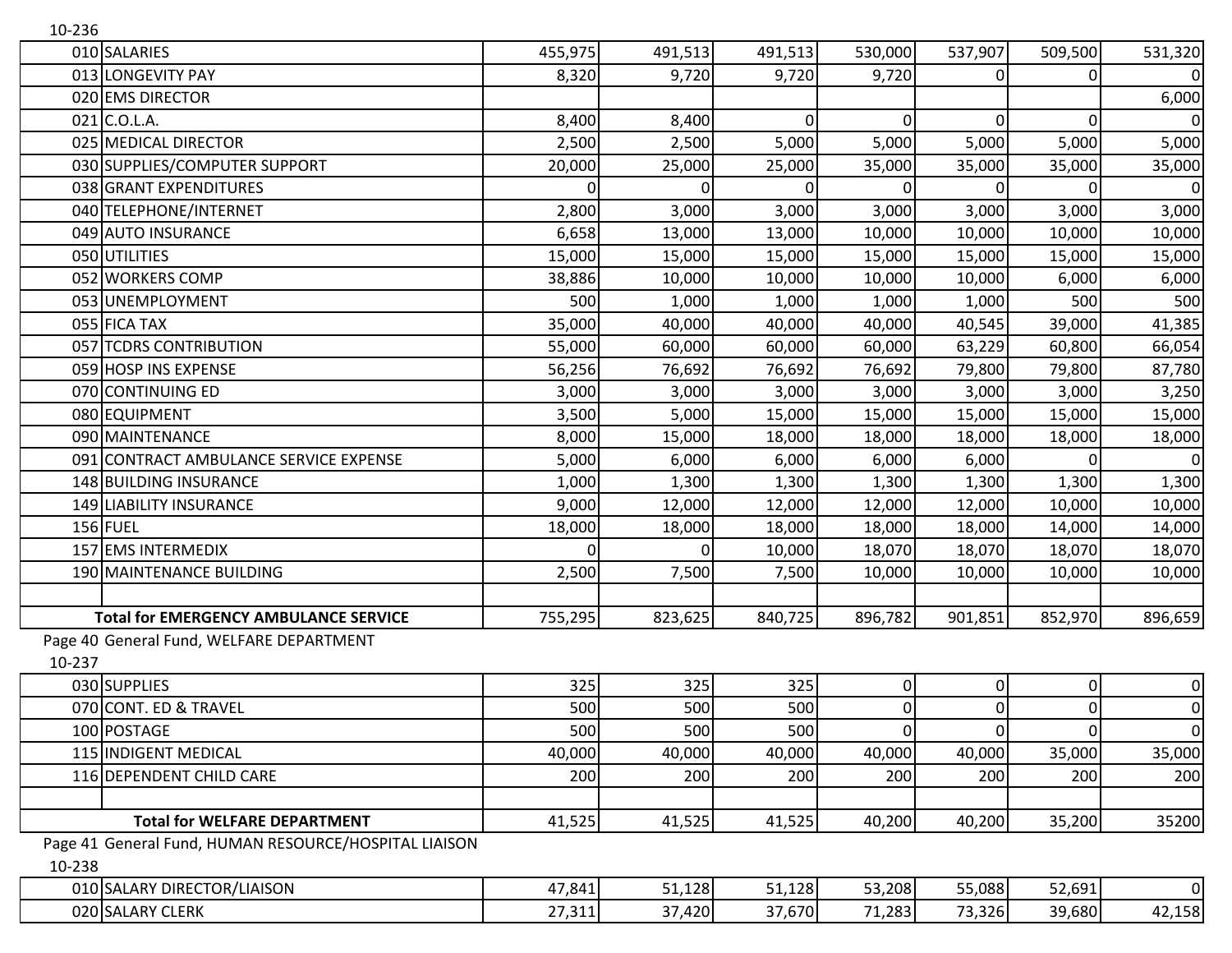|        | 030 SUPPLIES                              | 1,500    | 1,400          | 1,500    | 1,500          | 1,500          | 1,500    | 1,500            |
|--------|-------------------------------------------|----------|----------------|----------|----------------|----------------|----------|------------------|
|        | 040 TELEPHONE/INTERNET                    | 550      | 550            | 650      | 650            | 650            | 650      | 650              |
|        | 053 UNEMPLOYMENT EXPENSE                  |          |                |          |                | 167            | 100      | 100              |
|        | 055 FICA TAX EXPENSE                      |          |                |          |                | 9,824          | 7,067    | 3,226            |
|        | 057 TCDRS CONTRIBUTION                    |          |                |          |                | 15,320         | 11,000   | 5,148            |
|        | 070 TRAVEL                                | 1,000    | 1,000          | 1,000    | 1,000          | 1,000          | 250      | 500              |
|        | 080 EQUIPMENT                             | $\Omega$ | $\overline{0}$ |          | ΟI             | $\Omega$       |          | $\mathbf 0$      |
|        | 100 POSTAGE                               | 300      | 300            | 300      | 300            | 300            | 100      | 100              |
|        |                                           |          |                |          |                |                |          |                  |
|        | Total for HUMAN RESOURCE/HOSPITAL LIAISON | 78,502   | 91,798         | 92,248   | 127,941        | 157,175        | 113,038  | 53,382           |
|        | Page 42 General Fund, DATA PROCESSING     |          |                |          |                |                |          |                  |
| 10-239 |                                           |          |                |          |                |                |          |                  |
|        | 010 SALARIES                              |          |                |          |                | 600            | 600      | 600              |
|        | 052 WORKERS COMP                          |          |                |          |                | 10             | 10       | 10               |
|        | 053 UNEMPLOYMENT                          |          |                |          |                |                |          | 5                |
|        | 055 FICA TAX                              |          |                |          |                | 46             | 46       | 46               |
|        | 057 TCDRS CONTRIBUTION                    |          |                |          |                | 75             | 75       | 75               |
|        |                                           |          |                |          |                |                |          |                  |
|        | <b>Total for FIRE MARSHALL</b>            |          |                |          |                | 736            | 736      | 736              |
| 10-240 |                                           |          |                |          |                |                |          |                  |
|        | 030 SUPPLIES                              | 4,000    | 4,500          | 5,500    | 5,500          | 5,500          | 5,500    | 5,500            |
|        | 080 EQUIPMENT                             | 6,300    | 10,000         | 10,000   | 10,000         | 10,000         | 8,000    | 8,000            |
|        | 090 MAINTENANCE                           | 105,000  | 125,000        | 75,000   | 135,000        | 135,000        | 135,000  | 135,000          |
|        |                                           |          |                |          |                |                |          |                  |
|        | <b>Total for DATA PROCESSING</b>          | 115,300  | 139,500        | 90,500   | 150,500        | 150,500        | 148,500  | 148,500          |
|        | Page 43 General Fund, JUVENILE PROBATION  |          |                |          |                |                |          |                  |
| 10-243 |                                           |          |                |          |                |                |          |                  |
|        | 010 SALARIES                              | 26,458   | 29,744         | 35,744   | 35,591         | 35,381         | 72,968   | 80,111           |
|        | 013 LONG PAY                              | 2,640    | 800            | 1,040    | 480            | $\Omega$       | 0        | 0                |
|        | 015 PART TIME HELP                        |          | $\Omega$       |          | 2,308          | 2,308          | $\Omega$ | $\boldsymbol{0}$ |
|        | 021 C.O.L.A.                              | 1,200    | 1,200          | $\Omega$ | $\overline{0}$ | $\overline{0}$ | 0        | $\mathbf 0$      |
|        | 030 SUPPLIES                              | 400      | 400            | 400      | 400            | 400            | 400      | 400              |
|        | 040 TELEPHONE                             | 800      | 800            | 800      | 800            | 800            | 800      | 800              |
|        | 045 PROF SERVICES                         | 5,000    | 5,500          | 5,500    | 5,500          | 5,500          | 5,500    | 5,500            |
|        | 052 WORKERS COMP                          | 400      | 400            | 400      | 400            | 400            | 465      | 465              |
|        | 053 UNEMPLOYMENT                          | 40       | 40             | 40       | 40             | 55             | 87       | 87               |
|        | 055 FICA TAX                              | 2,189    | 2,189          | 2,189    | 2,725          | 4,606          | 5,600    | 6,129            |
|        | 057 TCDRS CONTRIBUTION                    | 3,600    | 3,600          | 3,600    | 4,128          | 7,183          | 9,000    | 9,782            |
|        | 059 HOSPITAL INS EXPENSE                  | 8,664    | 8,664          | 8,664    | ΟI             | 11,400         | 22,800   | 25,080           |
|        | 070 TRAVEL                                | 0        | 5,000          | 5,000    | 5,000          | 5,000          | 5,000    | 5,000            |
|        |                                           |          |                |          |                |                |          |                  |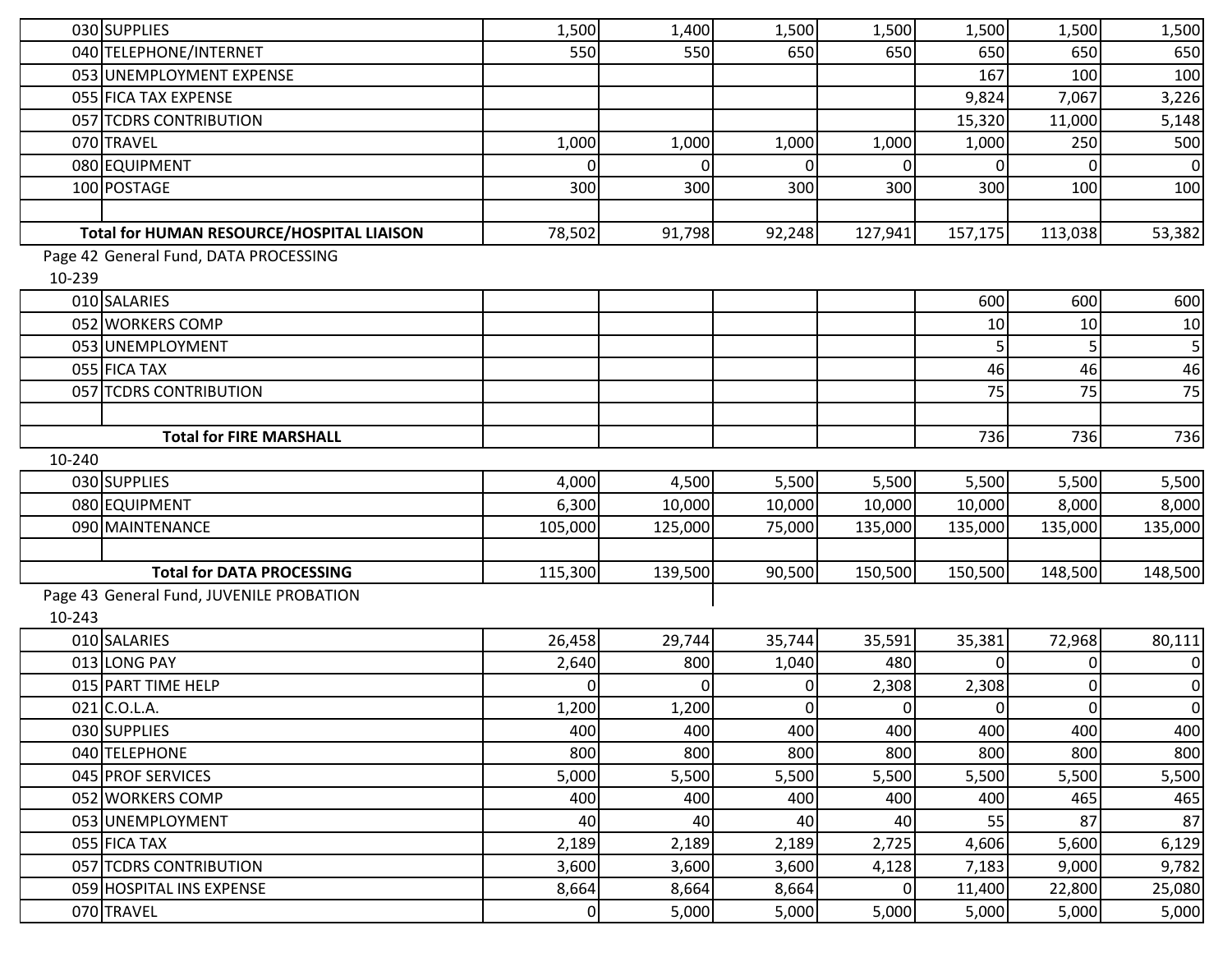|        | 087 DETENTION SERVICES                    | 75,000    | 85,000      | 85,000    | 85,000         | 26,986         | 15,000         | 15,000           |
|--------|-------------------------------------------|-----------|-------------|-----------|----------------|----------------|----------------|------------------|
|        | 0882 NON SECURE PLACEMENT                 |           |             |           |                | 28,446         | 14,000         | 14,000           |
|        | 0892 SECURE PLACEMENT                     |           |             |           |                | 29,569         | 20,000         | 20,000           |
|        | 090 VEHICLE MAINT                         | 450       | 450         | 450       | 450            | 450            | 1,000          | 1,000            |
|        | 100 POSTAGE                               | 50        | 50          | 50        | 50             | 50             | 0              | $\boldsymbol{0}$ |
|        | 330 ELECT MONITOR                         | 425       | 425         | 425       | 425            | 425            | 0              | 0                |
|        |                                           |           |             |           |                |                |                |                  |
|        | <b>Total for JUVENILE PROBATION</b>       | 127,316   | 144,262     | 149,302   | 143,297        | 158,959        | 172,620        | 183,354          |
|        | Page 44 General Fund, LAW LIBRARY         |           |             |           |                |                |                |                  |
| 10-245 |                                           |           |             |           |                |                |                |                  |
|        | 141 BOOKS & SUBSCRIPTIONS                 | 22,000    | 22,000      | 22,000    | 24,000         | 24,000         | 15,000         | 15,000           |
|        |                                           |           |             |           |                |                |                |                  |
|        | <b>Total for LAW LIBRARY</b>              | 22,000    | 22,000      | 22,000    | 24,000         | 24,000         | 15,000         | 15,000           |
|        | Page 45 General Fund, MEMORIAL HOSPITAL   |           |             |           |                |                |                |                  |
| 10-600 |                                           |           |             |           |                |                |                |                  |
|        | 084 HOSPITAL SUPPORT                      | 1,500,000 | 1,500,000   | 1,500,000 | 1,500,000      | 1,672,623      | 1,500,000      | $\boldsymbol{0}$ |
|        | 085 DEDICATED RESERVES                    | 0         | $\mathbf 0$ |           | $\overline{0}$ | $\overline{0}$ | $\overline{0}$ | $\boldsymbol{0}$ |
|        |                                           |           |             |           |                |                |                |                  |
|        | <b>Total for LAW LIBRARY</b>              | 1,500,000 | 1,500,000   | 1,500,000 | 1,500,000      | 1,672,623      | 1,500,000      | $\mathbf 0$      |
|        | Page 46 General Fund, ADMINISTRATION      |           |             |           |                |                |                |                  |
| 10-300 |                                           |           |             |           |                |                |                |                  |
|        | 001 SALARY COMMISS PCT. 1                 | 50,906    | 54,193      | 54,193    | 56,273         | 56,993         | 57,233         | 60,287           |
|        | 002 SALARY COMMISS PCT. 2                 | 50,906    | 54,193      | 54,193    | 56,273         | 60,353         | 60,593         | 63,647           |
|        | 003 SALARY COMMISS PCT. 3                 | 50,906    | 54,193      | 54,193    | 56,273         | 60,833         | 56,273         | 59,327           |
|        | 004 SALARY COMMISS PCT. 4                 | 50,906    | 54,193      | 54,193    | 56,273         | 58,433         | 58,673         | 61,727           |
|        | 055 FICA TAX                              |           |             |           |                | 18,101         | 17,810         | 18,742           |
|        | 057 TCDRS CONTRIBUTION                    |           |             |           |                | 28,228         | 27,635         | 29,913           |
|        | 070 PCT 1 CONT ED & TRAVEL                | 2,500     | 2,500       | 2,500     | 2,500          | 2,500          | 2,000          | 2,250            |
|        | 072 PCT 2 CONT ED & TRAVEL                | 2,500     | 2,500       | 2,500     | 2,500          | 2,500          | 2,000          | 2,250            |
|        | 073 PCT 3 CONT ED & TRAVEL                | 2,500     | 2,500       | 2,500     | 2,500          | 2,500          | 2,500          | 2,250            |
|        | 074 PCT 4 CONT ED & TRAVEL                | 2,500     | 2,500       | 2,500     | 2,500          | 2,500          | 2,000          | 2,250            |
|        | 156 PCT 1 FUEL ALLOWANCE                  | 3,600     | 3,600       | 3,600     | 3,600          | 3,600          | $\overline{0}$ | $\boldsymbol{0}$ |
|        | 256 PCT 2 FUEL ALLOWANCE                  | 3,600     | 3,600       | 3,600     | 3,600          | 3,600          | 3,600          | 3,600            |
|        | 356 PCT 3 FUEL ALLOWANCE                  | 3,600     | 3,600       | 3,600     | 3,600          | 3,600          | 3,600          | 3,600            |
|        | 456 PCT 4 FUEL ALLOWANCE                  | 3,600     | 3,600       | 3,600     | 3,600          | 3,600          | 3,600          | 3,600            |
|        |                                           |           |             |           |                |                |                |                  |
|        | <b>Total for ADMINISTRATION</b>           | 228,024   | 241,172     | 241,172   | 249,492        | 307,341        | 297,517        | 313,443          |
|        | Page 47 General Fund, COUNTY BARN: KERMIT |           |             |           |                |                |                |                  |
| 10-305 |                                           |           |             |           |                |                |                |                  |
|        | 010 SALARIES SUPVSR, GENERAL LABOR        | 64,772    | 71,346      | 71,346    | 74,257         | 77,437         | 78,396         | 82,613           |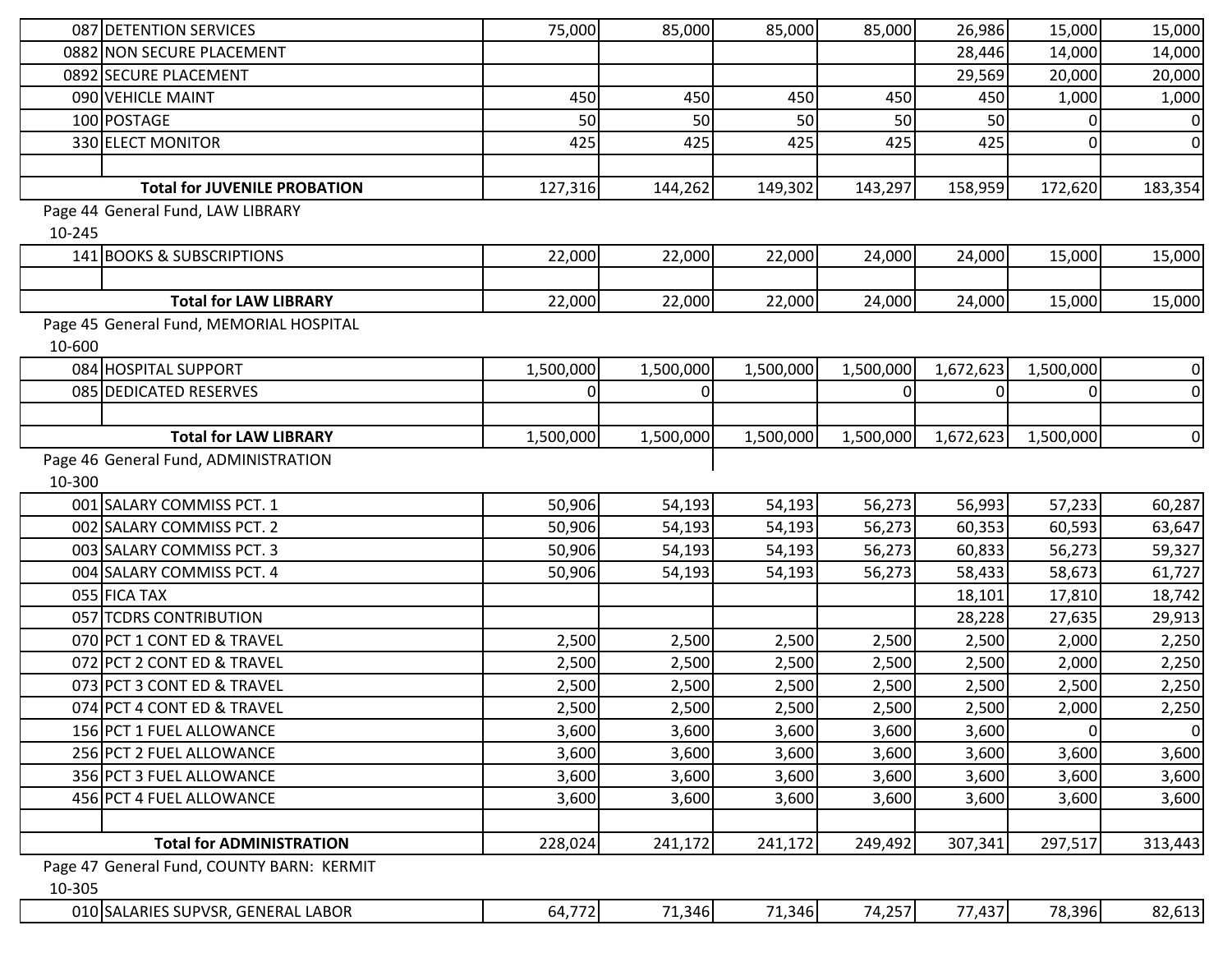|        | 040 TELEPHONE                                 | 1,525          | 1,525          | 1,525          | 1,525          | 1,525   | 1,525    | 1,525       |
|--------|-----------------------------------------------|----------------|----------------|----------------|----------------|---------|----------|-------------|
|        | 050 UTILITIES                                 | 18,000         | 18,000         | 18,000         | 18,000         | 18,000  | 13,000   | 13,000      |
|        | 053 UNEMPLOYMENT EXPENSE                      |                |                |                |                | 105     | 105      | 105         |
|        | 055 FICA TAX EXPENSE                          |                |                |                |                | 5,924   | 6,000    | 6,320       |
|        | 057 TCDRS CONTRIBUTION                        |                |                |                |                | 9,239   | 9,310    | 10,088      |
|        | 080 EQUIPMENT                                 | $\Omega$       | $\overline{0}$ | 0l             | $\Omega$       |         |          | $\mathbf 0$ |
|        | 090 MAINTENANCE                               | 68,037         | 68,037         | 68,037         | 68,037         | 66,957  | 46,957   | 46,957      |
|        | 197 TIRES & TUBES                             | 4,000          | 4,000          | 4,000          | 4,000          | 4,000   | 4,000    | 4,000       |
|        |                                               |                |                |                |                |         |          |             |
|        | <b>Total for COUNTY BARN: KERMIT</b>          | 156,334        | 162,908        | 162,908        | 165,819        | 183,187 | 159,293  | 164,608     |
|        | Page 48 General Fund, AREA 1 ROAD MAINTENANCE |                |                |                |                |         |          |             |
| 10-311 |                                               |                |                |                |                |         |          |             |
|        | 010 FOREMAN/EQUIP OPERATOR                    | 35,797         | 39,084         | 39,084         | 41,164         | 44,424  | 44,664   | 46,963      |
|        | 011 EQUIP OPTR/TRUCK DRVR                     | 29,724         | 33,011         | 33,011         | 35,091         | 37,931  | 38,171   | 127,763     |
|        | 020 GENERAL LABOR                             | 38,430         | 38,448         | 38,448         | 39,967         | 42,356  | 42,956   | 0           |
|        | 053 UNEMPLOYMENT EXPENSE                      |                |                |                |                | 170     | 170      | 170         |
|        | 055 FICA TAX EXPENSE                          |                |                |                |                | 9,541   | 9,600    | 13,367      |
|        | 057 TCDRS CONTRIBUTION                        |                |                |                |                | 14,878  | 14,900   | 21,334      |
|        | 080 EQUIPMENT                                 | $\overline{0}$ | $\overline{0}$ | $\overline{0}$ | $\overline{0}$ |         |          | $\mathbf 0$ |
|        | 090 MAINTENANCE                               | 32,000         | 32,000         | 32,000         | 35,000         | 35,000  | 30,000   | 30,000      |
|        | 197 TIRES & TUBES                             | 6,500          | 12,000         | 12,000         | 14,000         | 14,000  | 14,000   | 14,000      |
|        |                                               |                |                |                |                |         |          |             |
|        | <b>Total for AREA 1 ROAD MAINTENANCE</b>      | 142,451        | 154,543        | 154,543        | 165,222        | 198,300 | 194,461  | 253,597     |
|        | Page 49 General Fund, AREA 2 ROAD MAINTENANCE |                |                |                |                |         |          |             |
| 10-312 |                                               |                |                |                |                |         |          |             |
|        | 010 FOREMAN/EQUIP OPERATOR                    | 35,797         | 39,084         | 39,084         | 41,164         | 43,970  | 44,501   | 46,770      |
|        | 011 EQUIP OPTR/TRUCK DRVR                     | 63,048         | 69,622         | 69,622         | 73,782         | 80,864  | 81,533   | 95,179      |
|        | 040 TELEPHONE                                 | 2,500          | 2,500          | 2,500          | 2,500          | 2,500   | 2,500    | 2,500       |
|        | 050 UTILITIES                                 | 11,000         | 11,000         | 11,000         | 11,000         | 11,000  | 10,000   | 10,000      |
|        | 053 UNEMPLOYMENT EXPENSE                      |                |                |                |                | 160     | 160      | 160         |
|        | 055 FICA TAX EXPENSE                          |                |                |                |                | 9,550   | 9,642    | 10,859      |
|        | 057 TCDRS CONTRIBUTION                        |                |                |                |                | 13,931  | 13,600   | 14,563      |
|        | 080 EQUIPMENT                                 | 2,300          | 2,300          | 2,300          | 2,300          | 2,300   | 1,150    | 1,150       |
|        | 090 MAINTENANCE                               | 40,000         | 40,000         | 40,000         | 50,000         | 50,000  | 40,000   | 40,000      |
|        | 156 FUEL, OIL                                 | $\overline{0}$ | 0              | $\overline{0}$ | $\overline{0}$ | 0       | $\Omega$ | $\mathbf 0$ |
|        | 197 TIRES & TUBES                             | 4,000          | 5,500          | 5,500          | 5,500          | 5,500   | 5,500    | 5,500       |
|        |                                               |                |                |                |                |         |          |             |
|        | <b>Total for AREA 2 ROAD MAINTENANCE</b>      | 158,645        | 170,006        | 170,006        | 186,246        | 219,775 | 208,586  | 226,681     |
|        |                                               |                |                |                |                |         |          |             |

Page 50 General Fund, LATERAL ROAD FUND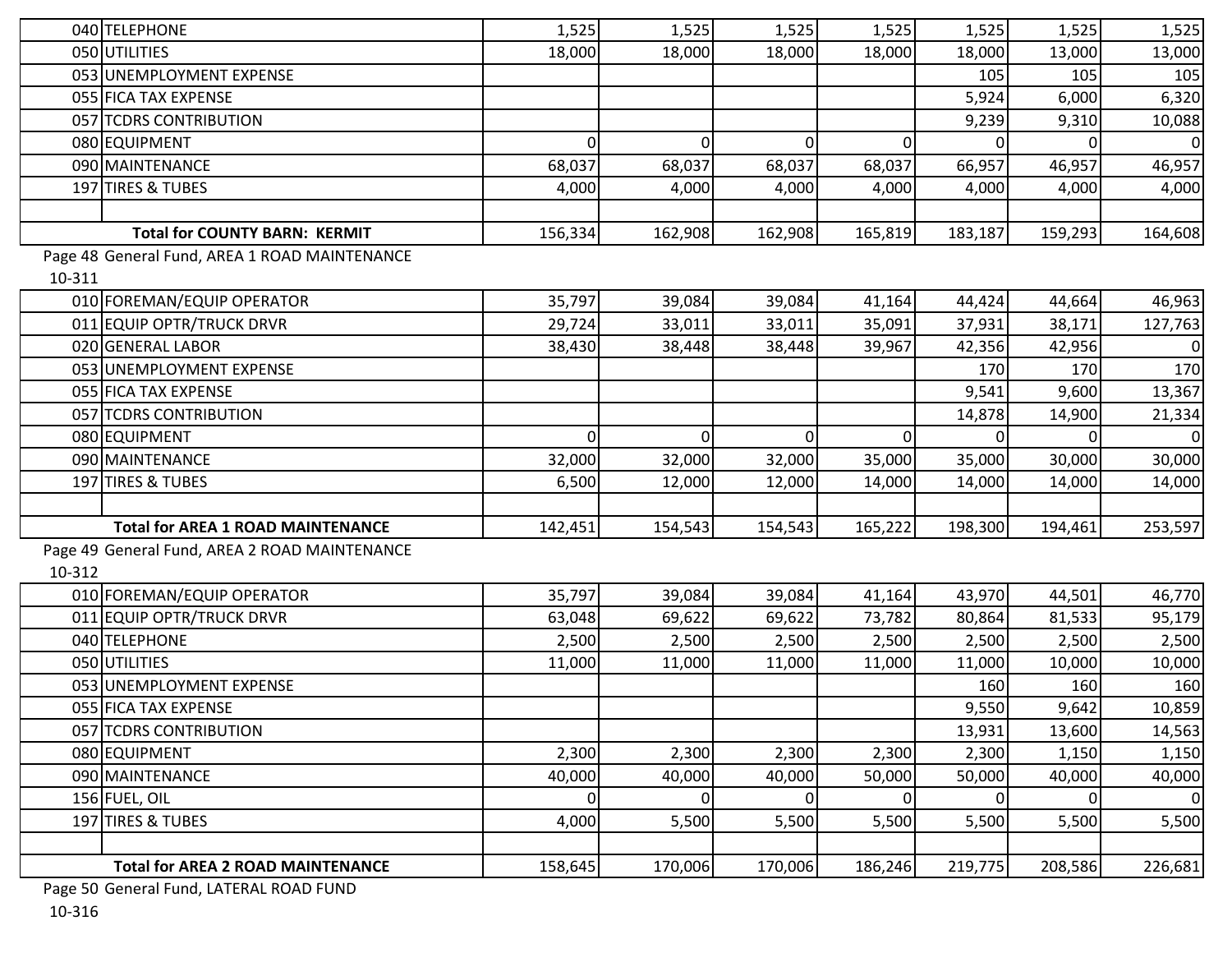| 020 SALARY PAVING RELEIF              | $\overline{0}$ | $\overline{0}$ | $\overline{0}$ | $\overline{0}$ | $\overline{0}$ | $\Omega$ | $\boldsymbol{0}$ |
|---------------------------------------|----------------|----------------|----------------|----------------|----------------|----------|------------------|
| 076 CONSTRUCTION MATERIALS            | 210,000        | 310,000        | 310,000        | 310,000        | 310,000        | 110,000  | 110,000          |
| 077 CONTRACTED SERVICES               |                | $\overline{0}$ | 0              | 0              | 0              | 0        | 0                |
| 0791 PRINCIPAL LEASED EQUIPMENT       |                |                |                |                | 36,610         |          | $\mathbf 0$      |
| 0803 INTEREST LEASED EQUIPMENT        |                |                |                |                | 2,953          |          | $\mathbf 0$      |
| 156 FUEL, OIL                         | 185,000        | 200,000        | 202,400        | 202,400        | 202,400        | 162,400  | 162,400          |
|                                       |                |                |                |                |                |          |                  |
| <b>Total for LATERAL ROAD FUND</b>    | 395,000        | 510,000        | 512,400        | 512,400        | 551,963        | 272,400  | 272,400          |
| Page 51 General Fund, COUNTY ATTORNEY |                |                |                |                |                |          |                  |
| 10-401                                |                |                |                |                |                |          |                  |
| 010 SALARY COUNTY ATTY                | 50,906         | 54,193         | 54,193         | 56,273         | 56,693         | 56,693   | 59,987           |
| 011 STATE CO ATTY SUPP                | 31,250         | 31,250         | 35,000         | 35,000         | 35,000         | 35,000   | 35,000           |
| 020 SALARY SECRETARY                  | 34,383         | 37,670         | 37,670         | 40,374         | 41,373         | 31,210   | 32,904           |
| 021 RECEPTIONIST/HOT CHECKCLERK       | 20,800         | 24,087         | 24,087         | 26,167         | 26,447         | 16,013   | 16,942           |
| 030 SUPPLIES                          | 2,500          | 3,000          | 3,000          | 3,000          | 5,000          | 4,000    | 4,000            |
| 040 TELEPHONE/INTERNET                | 1,500          | 1,750          | 1,750          | 1,750          | 1,750          | 1,750    | 1,750            |
| 053 UNEMPLOYMENT EXPENSE              |                |                |                |                | 88             | 88       | 51               |
| 055 FICA TAX EXPENSE                  |                |                |                |                | 12,203         | 12,300   | 12,783           |
| 057 TCDRS CONTRIBUTION                |                |                |                |                | 19,030         | 19,100   | 20,402           |
| 070 CONT ED & TRAVEL                  | 4,000          | 5,000          | 5,000          | 5,000          | 0              |          | $\mathbf 0$      |
| 080 EQUIPMENT                         | 5,000          | 5,000          | 5,000          | $\overline{0}$ | $\Omega$       |          | $\mathbf 0$      |
| 100 POSTAGE                           | 750            | 750            | 750            | 250            | 250            | 500      | 500              |
|                                       |                |                |                |                |                |          |                  |
| <b>Total for COUNTY ATTORNEY</b>      | 151,089        | 162,700        | 166,450        | 167,814        | 197,834        | 176,654  | 184,319          |
| Page 52 General Fund, COUNTY CLERK    |                |                |                |                |                |          |                  |
| 10-402                                |                |                |                |                |                |          |                  |
| 010 SALARY COUNTY CLERK               | 50,906         | 54,193         | 54,193         | 56,273         | 60,353         | 60,593   | 63,647           |
| 020 SALARIES DEPUTY CLERKS            | 62,755         | 69,329         | 69,329         | 73,489         | 81,148         | 81,628   | 85,783           |
| 030 SUPPLIES                          | 5,000          | 5,000          | 5,000          | 5,000          | 5,000          | 3,750    | 5,000            |
| 040 TELEPHONE/INTERNET                | 1,500          | 1,500          | 1,500          | 1,500          | 1,500          | 1,500    | 1,500            |
| 053 UNEMPLOYMENT EXPENSE              |                |                |                |                | 105            | 105      | 105              |
| 055 FICA TAX EXPENSE                  |                |                |                |                | 10,825         | 10,880   | 11,432           |
| 057 TCDRS CONTRIBUTION                |                |                |                |                | 16,881         | 16,900   | 18,246           |
| 070 CONT ED & TRAVEL                  | 2,000          | 2,000          | 2,000          | 2,000          | 2,000          | 1,500    | 2,000            |
| 080 EQUIPMENT                         | $\mathbf{0}$   | $\overline{0}$ | 0              | 0              | $\overline{0}$ | $\Omega$ | $\mathbf 0$      |
| 100 POSTAGE                           | 1,500          | 1,500          | 1,500          | 1,500          | 1,500          | 1,125    | 1,500            |
| 145 MICROFILM SERVICE                 | 60,000         | 60,000         | 60,000         | 60,000         | 60,000         | 60,000   | 60,000           |
| 186 ELECTION EXPENSE                  | 18,000         | 20,000         | 18,000         | 20,000         | 20,000         | 15,000   | 15,000           |
| 187 EAGLE SUBSCRIPTION COST           | 0              | 5,000          | 5,000          | 5,000          | 5,000          | 5,000    | 5,000            |
|                                       |                |                |                |                |                |          |                  |
|                                       |                |                |                |                |                |          |                  |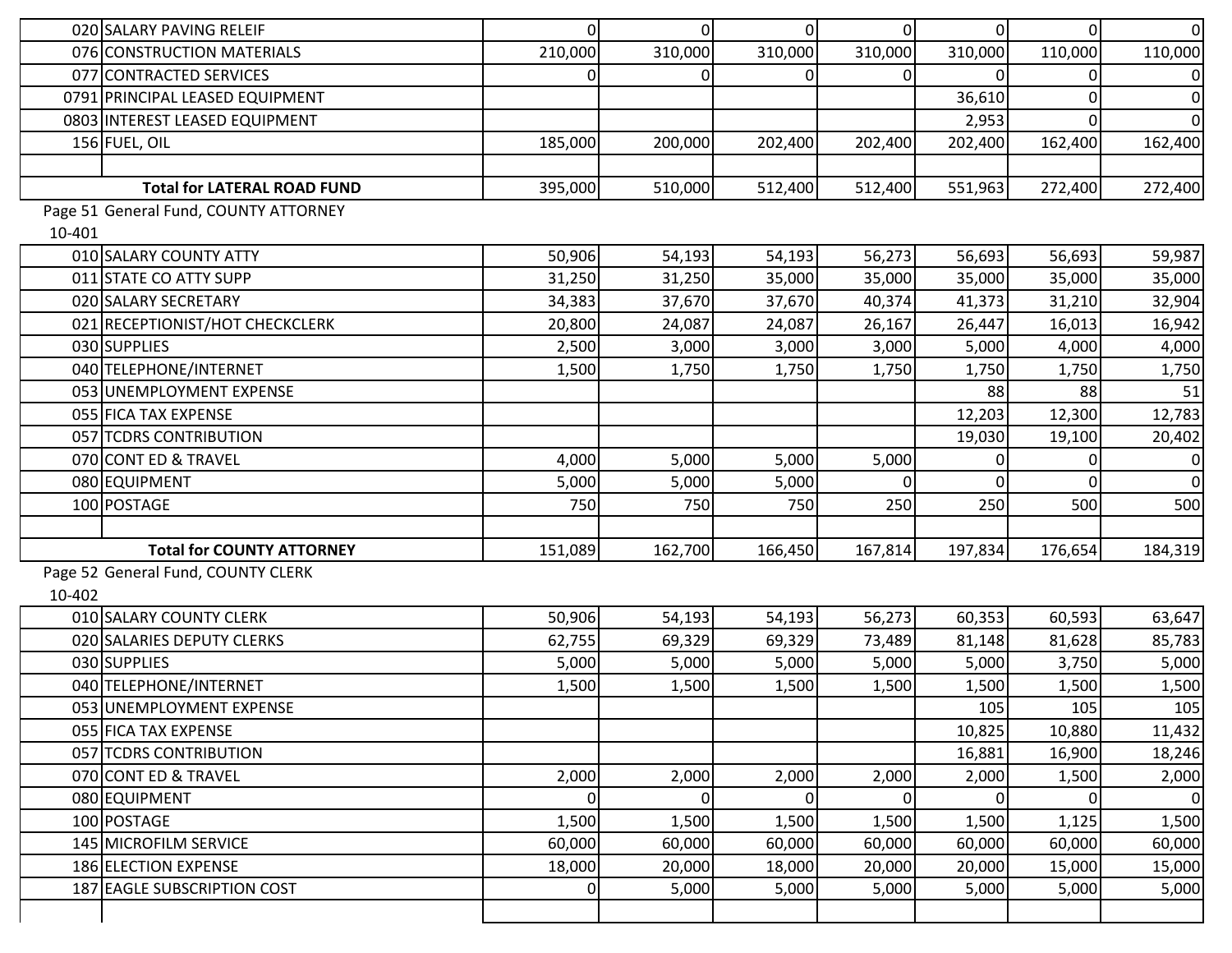|                                      | <b>Total for COUNTY CLERK</b>      | 201,661  | 218,522 | 216,522  | 224,762 | 264,312  | 257,981      | 269,213        |
|--------------------------------------|------------------------------------|----------|---------|----------|---------|----------|--------------|----------------|
|                                      | Page 53 General Fund, COUNTY JUDGE |          |         |          |         |          |              |                |
| 10-403                               |                                    |          |         |          |         |          |              |                |
|                                      | 010 SALARY COUNTY JUDGE            | 51,848   | 55,135  | 55,135   | 57,215  | 57,455   | 57,695       | 60,796         |
|                                      | 011 STATE JUDICIAL SUPP            | 15,000   | 15,000  | 15,000   | 15,000  | 25,200   | 25,200       | 25,200         |
|                                      | 020 SALARY ADMN ASSISTANT          | 35,007   | 38,294  | 38,294   | 40,374  | 39,740   | 40,230       | 42,458         |
|                                      | 021 SALARY VACATION CLERK          | 600      | 600     | 800      | 800     | 800      | 800          | 800            |
|                                      | 30 SUPPLIES                        | 1,200    | 1,400   | 1,400    | 1,400   | 1,400    | 1,400        | 1,400          |
|                                      | 40 TELEPHONE/INTERNET              | 2,265    | 2,265   | 2,265    | 2,265   | 2,265    | 2,265        | 2,265          |
|                                      | 053 UNEMPLOYMENT EXPENSE           |          |         |          |         | 52       | 52           | 52             |
|                                      | 055 FICA TAX EXPENSE               |          |         |          |         | 9,456    | 9,511        | 9,919          |
|                                      | 057 TCDRS CONTRIBUTION             |          |         |          |         | 14,745   | 14,800       | 15,822         |
|                                      | 100 CONT ED & TRAVEL               | 4,000    | 4,000   | 4,000    | 7,500   | 7,500    | 2,000        | 2,250          |
|                                      | 145 EQUIPMENT                      |          |         |          |         |          |              | $\overline{0}$ |
|                                      | 186 POSTAGE                        | 600      | 600     | 600      | 600     | 600      | 400          | 400            |
|                                      | 187 FUEL ALLOWANCE                 | 0        |         | $\Omega$ |         |          | 0            | $\overline{0}$ |
|                                      |                                    |          |         |          |         |          |              |                |
|                                      | <b>Total for COUNTY JUDGE</b>      | 110,520  | 117,294 | 117,494  | 125,154 | 159,213  | 154,353      | 161,362        |
| Page 54 General Fund, COUNTY SHERIFF |                                    |          |         |          |         |          |              |                |
| 10-404                               |                                    |          |         |          |         |          |              |                |
|                                      | 010 SALARY SHERIFF                 | 51,848   | 55,135  | 55,135   | 57,215  | 58,315   | 58,315       | 60,376         |
|                                      | 011 SALARIES FIELD DEPUTIES        | 153,589  | 166,696 | 207,715  | 228,556 | 232,277  | 231,748      | 282,031        |
|                                      | 012 HOLIDAY PAY EXPENSE            | 9,400    | 9,400   | 9,400    | 9,400   | 9,400    |              | 0              |
|                                      | 013 LONGEVITY PAY                  | 45,000   | 45,000  | 42,000   | 46,980  |          | $\Omega$     | 0              |
|                                      | 014 OVERTIME PAY                   | 13,000   | 15,000  | 17,000   | 20,000  | 40,000   | 40,000       | 40,000         |
|                                      | 015 SALARY JAIL NURSE              | 8,907    | 8,907   | 8,907    | 9,313   | 9,313    | 9,313        | 9,779          |
|                                      | 016 CHIEF DEPUTY                   | 41,517   | 45,158  | 45,158   | 50,046  | 54,186   | 54,426       | 57,169         |
|                                      | 017 CHIEF INVESTIGATOR             | 41,247   | 44,887  | 44,887   | 49,674  | 51,291   | 51,531       | 52,740         |
|                                      | 018 C.O.L.A.                       | 33,600   | 33,600  | $\Omega$ |         | ΩI       | $\mathbf{0}$ | $\overline{0}$ |
|                                      | 019 K9 OFFICER                     | 0        | 5,000   | 10,000   | 5,000   | 5,000    | 0            | $\overline{0}$ |
|                                      | 020 SALARY OFF DEPUTY/JAILER       | $\Omega$ | 0       | ΩI       | 01      | $\Omega$ | ΩI           | 0              |
|                                      | 021 SALARY SUPP JAIL FOOD ADMIN    | 24,000   | 24,000  | 24,000   | 24,000  | 24,000   | 24,000       | 24,000         |
|                                      | 022 SALARY JAIL COOKS              | 76,478   | 91,402  | 91,800   | 98,435  | 102,815  | 103,930      | 109,622        |
|                                      | 023 SALARY JAILERS                 | 563,586  | 615,472 | 618,779  | 676,332 | 705,844  | 696,901      | 740,120        |
|                                      | 024 SALARY DEPUTY/JAILER           | 39,042   | 42,329  | 0        |         |          | $\Omega$     | $\overline{0}$ |
|                                      | 025 SALARIES MED GUARDS            | $\Omega$ | 0       | $\Omega$ |         | 01       | $\Omega$     | $\overline{0}$ |
|                                      | 026 PRISONER MEDICAL               | 15,000   | 15,000  | 15,000   | 20,000  | 20,000   | 20,000       | 20,000         |
|                                      | 030 SUPPLIES                       | 3,500    | 5,000   | 7,000    | 7,000   | 7,000    | 5,000        | 5,000          |
|                                      | 031 JAIL SUPPLIES                  | 6,500    | 10,000  | 9,000    | 15,000  | 15,000   | 15,000       | 15,000         |
|                                      | 040 TELEPHONE/INTERNET             | 8,000    | 8,000   | 7,000    | 12,000  | 12,000   | 12,000       | 14,000         |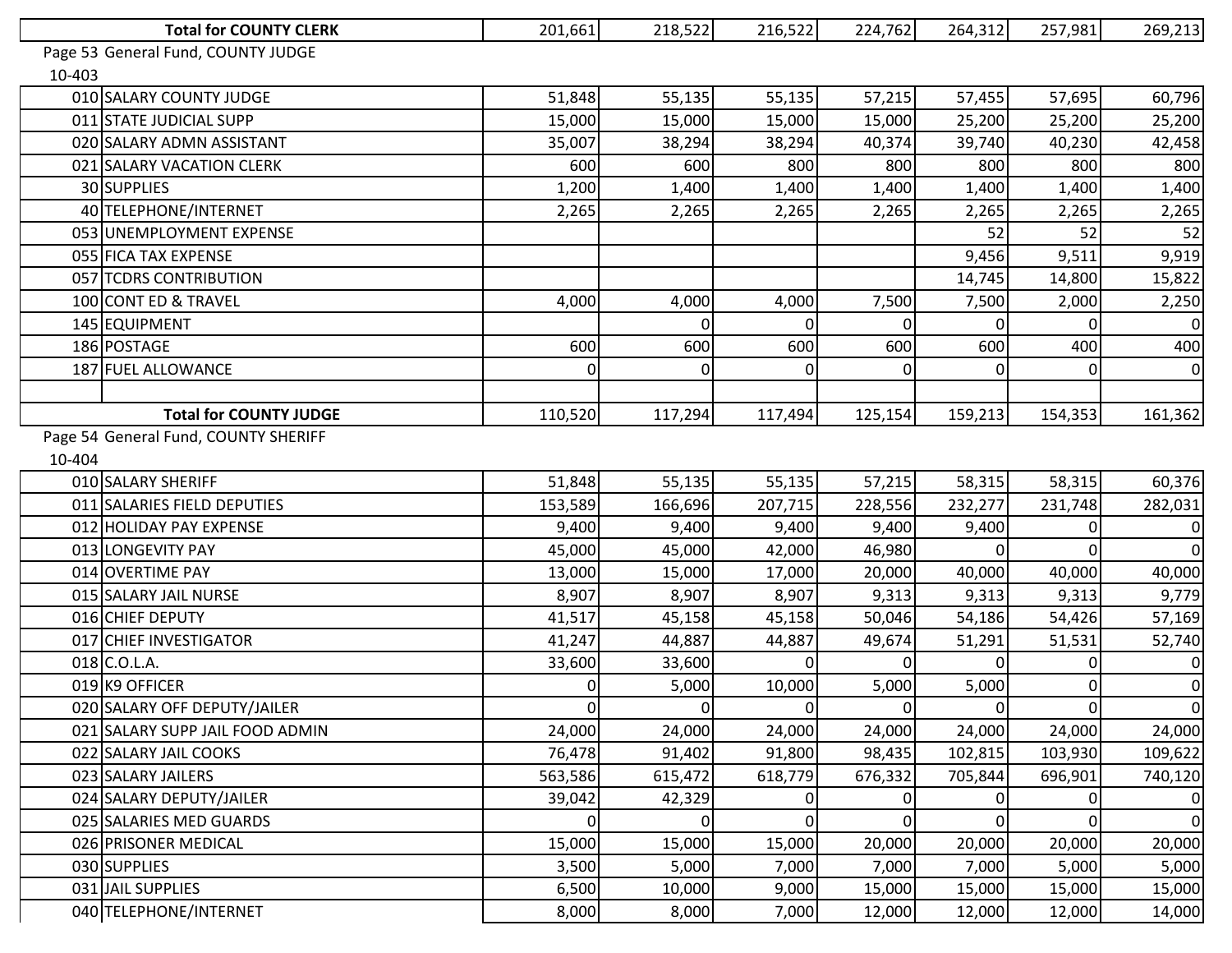|        | 042 PRISONER BOARD EXP                       | 152,500      | 175,000        | 155,000        | 170,500        | 170,500        | 170,000        | 170,000        |
|--------|----------------------------------------------|--------------|----------------|----------------|----------------|----------------|----------------|----------------|
|        | 050 UTIITES                                  | 75,000       | 65,000         | 55,000         | 75,000         | 75,000         | 70,000         | 70,000         |
|        | 051 INVESTIGATION EXPENSE                    | 1,500        | 1,500          | 1,500          | 1,500          | 1,500          | 1,500          | 1,500          |
|        | 052 WORKERS COMP                             |              |                |                |                | 12,485         | 10,000         | 13,500         |
|        | 053 UNEMPLOYMENT EXPENSE                     |              |                |                |                | 1,500          | 1,500          | 1,500          |
|        | 055 FICA TAX EXPENSE                         |              |                |                |                | 93,000         | 93,000         | 105,252        |
|        | 056 GASOLINE EXPENSE                         | 5,000        | 7,000          | 5,000          | 5,000          | 5,000          | 4,000          | 4,000          |
|        | 057 TCDRS CONTRIBUTION                       |              |                |                |                | 145,030        | 150,650        | 167,581        |
|        | 060 MILAGE REIMB SHERIFF                     | 3,600        | 3,600          | 0              | $\Omega$       |                |                | 0              |
|        | 062 UNIFORM EXPENSE                          | 22,000       | 8,000          | 5,000          | 6,000          | 6,000          | 3,500          | 3,500          |
|        | 067 COMMUNICATION EXPENSE                    | 3,500        | 3,000          | 2,500          | 2,500          | 2,500          | 2,500          | 2,500          |
|        | 672 COPSYNC MAINTENANCE                      |              |                |                |                |                |                | 12,000         |
|        | 070 CONT ED & TRAVEL: SHERIFF                | 750          | 1,000          | 1,000          | 1,000          | 1,000          | 1,000          | 1,250          |
|        | 071 TRAVEL: DEPUTIES                         | 20,000       | 8,000          | 5,000          | 5,000          | 5,000          | 4,000          | 4,000          |
|        | 072 OFFICER TRAINING                         | 4,000        | 8,000          | 11,000         | 10,000         | 10,000         | 6,000          | 6,500          |
|        | 080 EQUIPMENT                                | 8,500        | 10,500         | 10,000         | 10,000         | 10,000         | 5,000          | 7,700          |
|        | 081 EQUIPMENT AUTOMOBILE                     | 52,000       | 56,000         | 56,000         | 28,000         | 2,320          |                | 0              |
|        | 090 JAIL MAINTENANCE                         | 41,500       | 50,000         | 50,000         | 50,000         | 50,000         | 50,000         | 50,000         |
|        | 100 POSTAGE                                  | 900          | 900            | 900            | 900            | 900            | 900            | 900            |
|        | 149 LAW ENFORCEMENT LIAB INS                 | 20,000       | 20,000         | 20,000         | 20,000         | 20,000         | 20,000         | 20,000         |
|        | 156 FUEL TRANSPORT BUS                       | 1,000        | 0              |                | 0              |                |                | 0              |
|        | 190 RADIO MAINTENANCE                        | 2,500        | $\Omega$       |                |                |                |                | 0              |
|        | 191 VEHICLE INSURANCE                        | 6,000        | 6,000          | 6,000          | 7,000          | 7,000          | 7,000          | 7,000          |
|        | 192 VEHICLE MAINTENANCE                      | 8,000        | 10,000         | 10,000         | 10,000         | 10,000         | 10,000         | 10,000         |
|        | 193 VEHICLE TIRES AND TUBES                  | 3,000        | 3,000          | 3,500          | 3,500          | 3,500          | 3,500          | 3,500          |
|        | 194 DRUG DOG EXPENSE                         | <sup>0</sup> | 500            | 1,000          | 2,000          | 2,000          |                | 0              |
|        |                                              |              |                |                |                |                |                |                |
|        | <b>Total for COUNTY SHERIFF</b>              | 1,565,464    | 1,676,986      | 1,611,181      | 1,736,851      | 1,980,676      | 1,936,214      | 2,092,020      |
|        | Page 55 General Fund, TAX ASSESSOR/COLLECTOR |              |                |                |                |                |                |                |
| 10-405 |                                              |              |                |                |                |                |                |                |
|        | 010 SALARY ASSESSOR/COLLECTOR                | 50,906       | 54,193         | 54,193         | 56,273         | 56,733         | 56,973         | 60,027         |
|        | 020 SALARY DEPUTIES                          | 117,251      | 130,836        | 130,836        | 136,992        | 140,784        | 142,161        | 149,682        |
|        | 030 SUPPLIES                                 | 5,300        | 5,300          | 5,300          | 5,300          | 5,300          | 4,500          | 4,500          |
|        | 040 TELEPHONE/ INTERNET                      | 2,900        | 4,000          | 4,000          | 4,000          | 4,000          | 4,000          | 4,000          |
|        | 053 UNEMPLOYMENT EXPENSE                     |              |                |                |                | 181            | 181            | 181            |
|        | 055 FICA TAX EXPENSE                         |              |                |                |                | 15,109         | 15,234         | 16,043         |
|        | 057 TCDRS CONTRIBUTION                       |              |                |                |                | 23,562         | 23,562         | 25,606         |
|        | 070 CONT ED & TRAVEL                         | 2,800        | 2,800          | 2,800          | 2,800          | 2,800          | 1,581          | 1,831          |
|        | 071 CHAPTER 19 EXPENDITURES                  | 1,400        | 1,400          | 1,500          | 1,500          | 1,500          | 1,500          | 1,500          |
|        | 080 EQUIPMENT                                | 0            | $\overline{0}$ | $\overline{0}$ | $\overline{0}$ | $\overline{0}$ | $\overline{0}$ | $\overline{0}$ |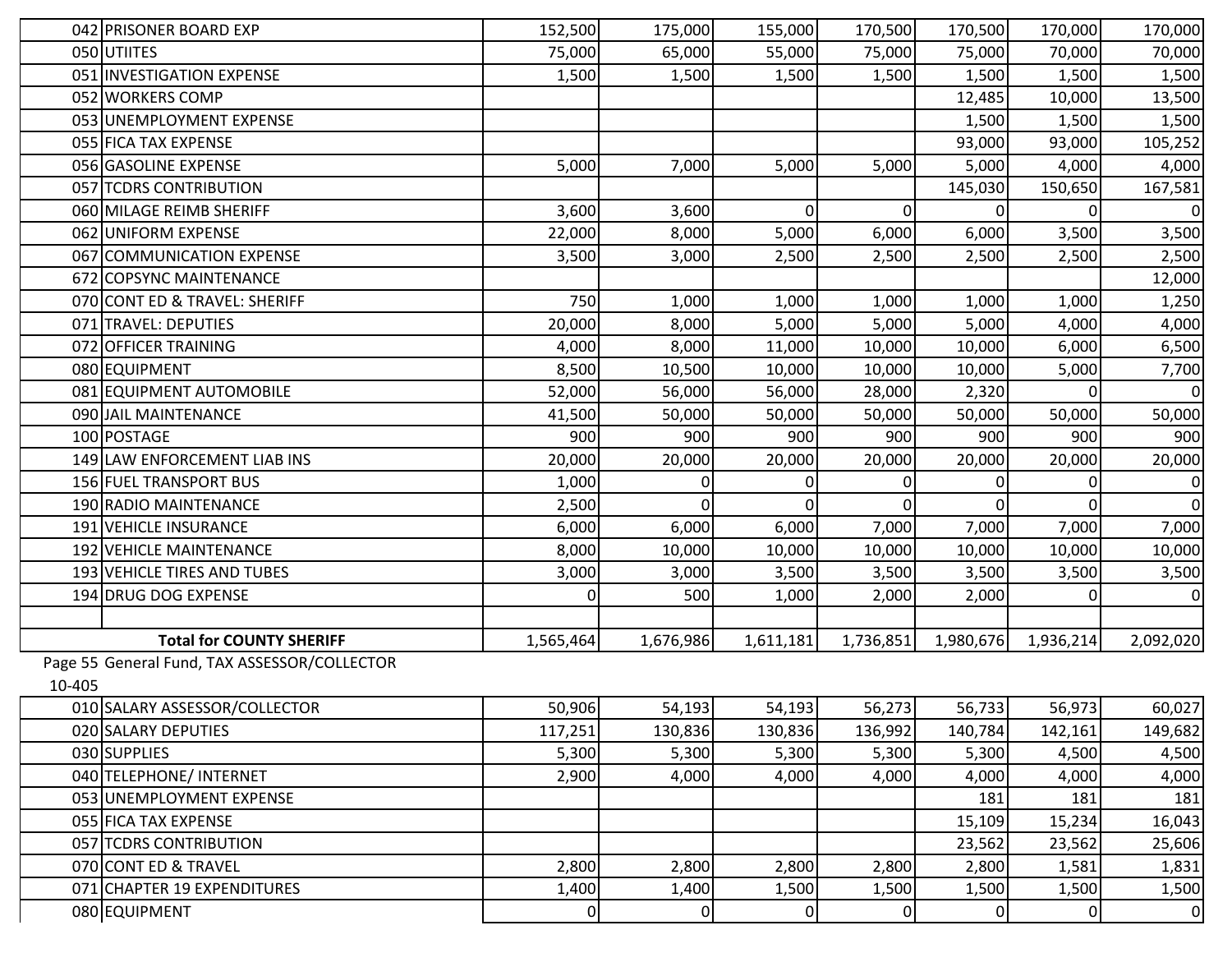|        | 100 POSTAGE                              | 8,500   | 8,500          | 8,500   | 8,500    | 8,500   | 8,500   | 8,500       |
|--------|------------------------------------------|---------|----------------|---------|----------|---------|---------|-------------|
|        | 108 TAX ROLL PREP/ DATA PROCESSING       | 4,200   | 5,200          | 5,200   | 5,200    | 5,200   | 5,200   | 5,200       |
|        | 109 PUBLICATION EXPENSE                  | 1,000   | 1,000          | 1,000   | 1,000    | 1,000   | 1,000   | 1,000       |
|        | 112 DELINQUINCY COLLECTOR                | 17,000  | 17,000         | 17,000  | 17,000   | 17,000  | 17,000  | 17,000      |
|        | 134 BOND PREMIUMS                        | 300     | 300            | 300     | 300      | 300     | 300     | 300         |
|        |                                          |         |                |         |          |         |         |             |
|        | <b>Total for TAX ASSESSOR/COLLECTOR</b>  | 211,557 | 230,529        | 230,629 | 238,865  | 281,969 | 281,692 | 295,370     |
|        | Page 56 General Fund, APPRAISAL DISTRICT |         |                |         |          |         |         |             |
| 10-406 |                                          |         |                |         |          |         |         |             |
|        | 210 CO PRO RATA SHARE                    | 100,157 | 100,157        | 113,347 | 114,679  | 114,679 | 114,679 | 119,704     |
|        | <b>Total for APPRAISAL DISTRICT</b>      | 100,157 | 100,157        | 113,347 | 114,679  | 114,679 | 114,679 | 119,704     |
|        | Page 57 General Fund, COUNTY TREASURER   |         |                |         |          |         |         |             |
| 10-408 |                                          |         |                |         |          |         |         |             |
|        | 010 SALARY TREASURER                     | 19,080  | 54,193         | 54,193  | 56,273   | 58,433  | 58,673  | 59,267      |
|        | 020 SALARY DEPUTY                        | 636     | 636            | 636     | 636      | 636     | 636     | 668         |
|        | 030 SUPPLIES                             | 1,000   | 2,575          | 2,575   | 2,575    | 2,000   | 1,500   | 1,500       |
|        | 040 TELEPHONE/INTERNET                   | 700     | 700            | 700     | 700      | 700     | 700     | 700         |
|        | 053 UNEMPLOYMENT EXPENSE                 |         |                |         |          | 54      | 54      | 10          |
|        | 055 FICA TAX EXPENSE                     |         |                |         |          | 4,519   | 4,540   | 4,585       |
|        | 057 TCDRS CONTRIBUTION                   |         |                |         |          | 7,047   | 7,047   | 7,318       |
|        | 070 CONT ED & TRAVEL                     | 2,000   | 2,300          | 2,300   | 2,300    | 2,300   | 2,000   | 2,250       |
|        | 080 EQUIPMENT                            | 0l      | 0              | ΩI      | $\Omega$ |         |         | $\mathbf 0$ |
|        | 100 POSTAGE                              | 150     | 2,000          | 2,000   | 2,200    | 1,600   | 1,600   | 1,600       |
|        |                                          |         |                |         |          |         |         |             |
|        | <b>Total for COUNTY TREASURER</b>        | 23,566  | 62,404         | 62,404  | 64,684   | 77,289  | 76,750  | 77,898      |
|        | Page 58 General Fund, DISTRICT CLERK     |         |                |         |          |         |         |             |
| 10-409 |                                          |         |                |         |          |         |         |             |
|        | 010 SALARY DISTRICT CLERK                | 50,906  | 54,193         | 54,193  | 56,273   | 60,593  | 60,833  | 63,887      |
|        | 020 SALARY DEPUTY CLERK                  | 62,755  | 69,329         | 69,329  | 73,488   | 79,208  | 76,167  | 80,790      |
|        | 030 SUPPLIES                             | 2,700   | 2,700          | 2,700   | 3,200    | 3,200   | 2,400   | 2,400       |
|        | 040 TELEPHONE/INTERNET                   | 1,800   | 1,800          | 1,800   | 1,800    | 1,800   | 1,800   | 1,800       |
|        | 053 UNEMPLOYMENT EXPENSE                 |         |                |         |          | 102     | 102     | 102         |
|        | 055 FICA TAX EXPENSE                     |         |                |         |          | 10,695  | 10,500  | 11,068      |
|        | 057 TCDRS CONTRIBUTION                   |         |                |         |          | 16,679  | 16,679  | 17,665      |
|        | 070 CONT ED & TRAVEL                     | 2,000   | 2,000          | 2,000   | 2,000    | 2,000   | 1,500   | 2,000       |
|        | 080 EQUIPMENT                            | 0l      | 1,500          | ΩI      | 0        |         |         | 1,000       |
|        | 100 POSTAGE                              | 1,900   | 1,900          | 1,900   | 1,900    | 1,900   | 1,425   | 1,500       |
|        | 145 MICROFILM SERVICE                    | 0       | $\overline{0}$ | 01      | $\Omega$ | 0       |         | $\mathbf 0$ |
|        |                                          |         |                |         |          |         |         |             |
|        | <b>Total for DISTRICT CLERK</b>          | 122,061 | 133,422        | 131,922 | 138,661  | 176,177 | 171,406 | 182,212     |
|        |                                          |         |                |         |          |         |         |             |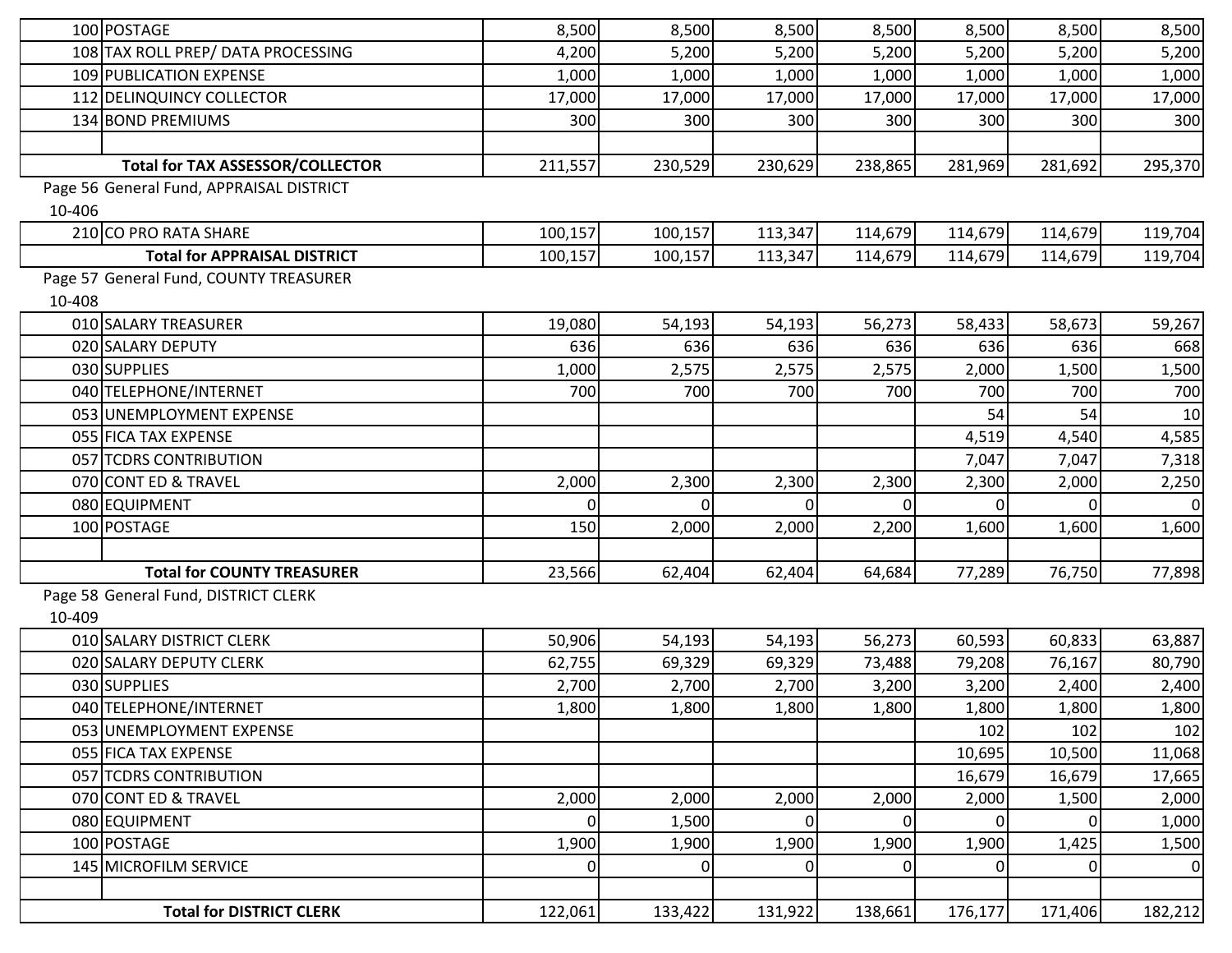## Page 59 General Fund, JUSTICE OF THE PEACE PCT #1

10-410

|        | 010 SALARY JP 1                                   | 30,613   | 33,900 | 33,900 | 35,980   | 36,220   | 36,460   | 38,499      |
|--------|---------------------------------------------------|----------|--------|--------|----------|----------|----------|-------------|
|        | 020 SALARY RECEPTIONIST                           | $\Omega$ | 14,300 | 14,300 | 15,600   | 15,600   | 15,600   | 16,380      |
|        | 030 SUPPLIES                                      | 1,000    | 1,000  | 2,500  | 2,500    | 2,500    | 1,500    | 1,500       |
|        | 040 TELEPHONE/INTERNET                            | 1,200    | 1,200  | 1,200  | 1,200    | 1,200    | 1,200    | 1,200       |
|        | 053 UNEMPLOYMENT EXPENSE                          |          |        |        |          | 22       | 22       | 22          |
|        | 055 FICA TAX EXPENSE                              |          |        |        |          | 3,965    | 3,990    | 4,199       |
|        | 057 TCDRS CONTRIBUTION                            |          |        |        |          | 6,182    | 6,182    | 6,699       |
|        | 060 MILAGE EXPENSE                                | 400      | 400    | 400    | 400      | 400      | $\Omega$ | $\mathbf 0$ |
|        | 070 CONT ED & TRAVEL                              | 1,500    | 1,500  | 1,500  | 3,000    | 3,000    | 1,000    | 1,250       |
|        | 080 EQUIPMENT                                     | ი        |        |        | $\Omega$ | $\Omega$ |          | 0           |
|        |                                                   |          |        |        |          |          |          |             |
|        | Total for JUSTICE OF THE PEACE PCT #1             | 34,713   | 52,300 | 53,800 | 58,680   | 69,089   | 65,954   | 69,749      |
|        | Page 60 General Fund, JUSTICE OF THE PEACE PCT #2 |          |        |        |          |          |          |             |
| 10-411 |                                                   |          |        |        |          |          |          |             |
|        | 010 SALARY JP 2                                   | 30,613   | 33,900 | 33,900 | 35,980   | 41,020   | 41,260   | 43,299      |
|        | 030 SUPPLIES                                      | 900      | 900    | 900    | 900      | 900      | 800      | 800         |
|        | 040 TELEPHONE/INTERNET                            | 1,200    | 1,200  | 1,200  | 1,200    | 1,200    | 1,200    | 1,200       |
|        | 053 UNEMPLOYMENT EXPENSE                          |          |        |        |          | $\Omega$ | $\Omega$ | $\mathbf 0$ |
|        | 055 FICA TAX EXPENSE                              |          |        |        |          | 3,184    | 3,184    | 3,313       |
|        | 057 TCDRS CONTRIBUTION                            |          |        |        |          | 4,894    | 4,900    | 5,287       |
|        | 060 MILAGE EXPENSE                                | 1,200    | 1,200  | 1,200  | 1,200    | 1,200    | 1,200    | 1,200       |
|        | 070 CONT ED & TRAVEL                              | 1,200    | 1,200  | 1,200  | 1,200    | 1,200    | 1,000    | 1,250       |
|        | 080 EQUIPMENT                                     | $\Omega$ | U      |        | $\Omega$ |          | $\Omega$ |             |
|        |                                                   |          |        |        |          |          |          |             |
|        | Total for JUSTICE OF THE PEACE PCT #2             | 35,113   | 38,400 | 38,400 | 40,480   | 53,598   | 53,544   | 56,349      |
|        | Page 61 General Fund, JUSTICE COURT               |          |        |        |          |          |          |             |
| 10-414 |                                                   |          |        |        |          |          |          |             |
|        | 510 PROF SERV: ATTY, AUTOPSY                      | 15,000   | 25,000 | 25,000 | 25,000   | 30,000   | 30,000   | 30,000      |
|        |                                                   |          |        |        |          |          |          |             |
|        | <b>Total for JUSTICE COURT</b>                    | 15,000   | 25,000 | 25,000 | 25,000   | 30,000   | 30,000   | 30,000      |
|        | Page 62 General Fund, CONSTABLES                  |          |        |        |          |          |          |             |
| 10-415 |                                                   |          |        |        |          |          |          |             |
|        | 011 SALARY PRECINCT #1                            | 9,838    | 10,358 | 10,358 | 10,458   | 11,218   | 11,458   | 12,221      |
|        | 012 SALARY PRECINCT #2                            | 9,838    | 10,358 | 10,358 | 10,458   | 12,138   | 10,458   | 10,981      |
|        | 030 DUES/SUPPLIES                                 | 200      | 200    | 200    | 200      | 200      | 200      | 200         |
|        | 053 UNEMPLOYMENT EXPENSE                          |          |        |        |          | $\Omega$ | $\Omega$ | $\mathbf 0$ |
|        | 055 FICA TAX EXPENSE                              |          |        |        |          | 1,787    | 1,700    | 1,775       |
|        | 057 TCDRS CONTRIBUTION                            |          |        |        |          | 2,787    | 2,610    | 2,833       |
|        |                                                   |          |        |        |          |          |          |             |